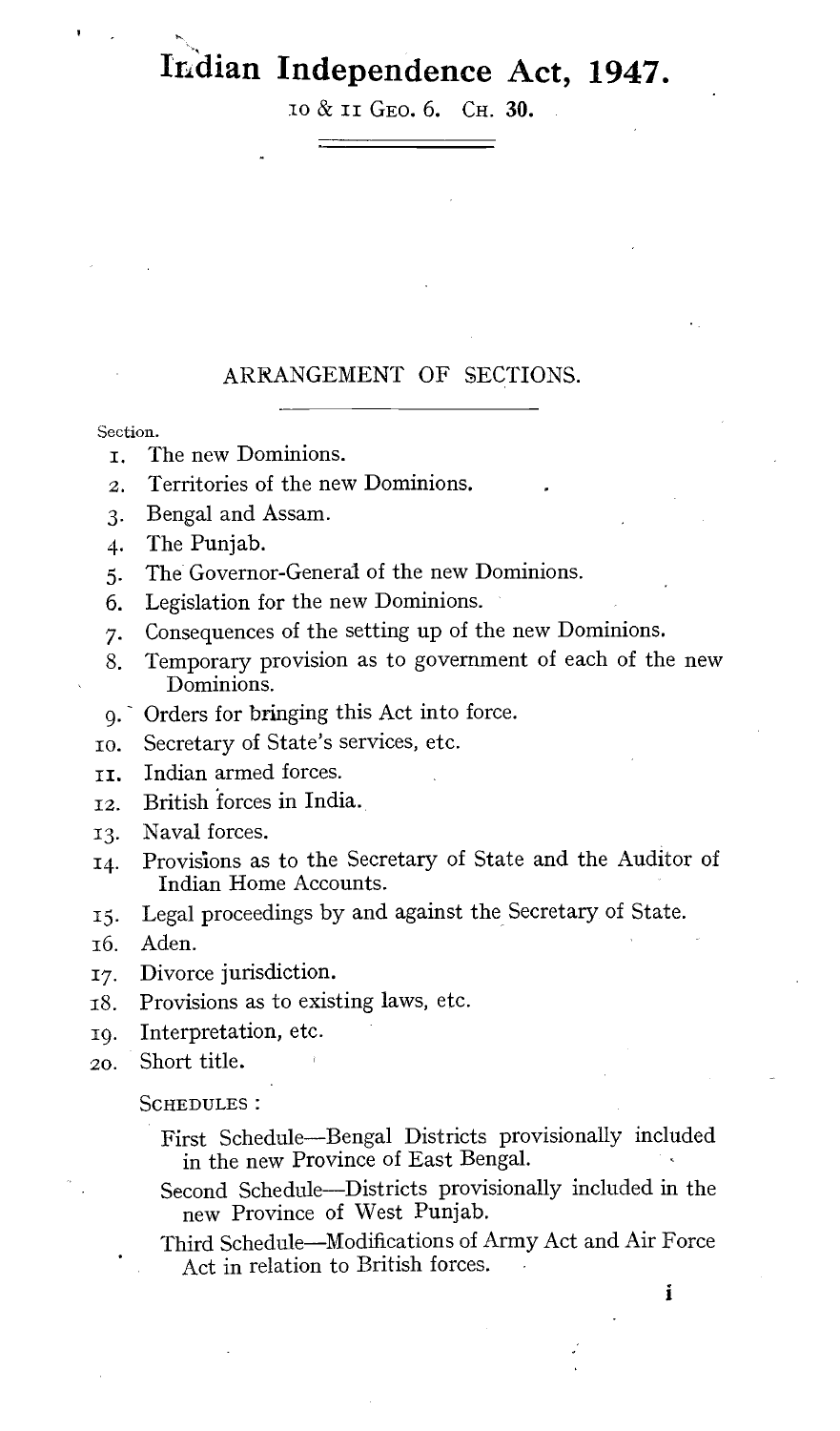$\label{eq:2.1} \begin{split} \mathcal{L}_{\text{max}}(\mathbf{x}) & = \frac{1}{2} \sum_{i=1}^{N} \frac{1}{\left( \mathbf{x}^{(i)}_{i} - \mathbf{x}^{(i)}_{i} \right)^{2}} \\ & = \sum_{i=1}^{N} \frac{1}{\left( \mathbf{x}^{(i)}_{i} - \mathbf{x}^{(i)}_{i} \right)^{2}} \\ & = \sum_{i=1}^{N} \frac{1}{\left( \mathbf{x}^{(i)}_{i} - \mathbf{x}^{(i)}_{i} \right)^{2}} \\ & = \sum_{i=1}^{N} \frac{1}{\left( \mathbf{x}^{($  $\label{eq:2.1} \begin{split} \mathcal{L}_{\text{max}}(\mathbf{r}) = \mathcal{L}_{\text{max}}(\mathbf{r}) \end{split}$  $\label{eq:2.1} \frac{1}{\sqrt{2\pi}}\sum_{i=1}^n\frac{1}{\sqrt{2\pi}}\sum_{i=1}^n\frac{1}{\sqrt{2\pi}}\sum_{i=1}^n\frac{1}{\sqrt{2\pi}}\sum_{i=1}^n\frac{1}{\sqrt{2\pi}}\sum_{i=1}^n\frac{1}{\sqrt{2\pi}}\sum_{i=1}^n\frac{1}{\sqrt{2\pi}}\sum_{i=1}^n\frac{1}{\sqrt{2\pi}}\sum_{i=1}^n\frac{1}{\sqrt{2\pi}}\sum_{i=1}^n\frac{1}{\sqrt{2\pi}}\sum_{i=1}^n\$  $\label{eq:2.1} \frac{1}{\sqrt{2\pi}}\int_{\mathbb{R}^3}\frac{1}{\sqrt{2\pi}}\left(\frac{1}{\sqrt{2\pi}}\right)^2\frac{1}{\sqrt{2\pi}}\int_{\mathbb{R}^3}\frac{1}{\sqrt{2\pi}}\left(\frac{1}{\sqrt{2\pi}}\right)^2\frac{1}{\sqrt{2\pi}}\frac{1}{\sqrt{2\pi}}\int_{\mathbb{R}^3}\frac{1}{\sqrt{2\pi}}\frac{1}{\sqrt{2\pi}}\frac{1}{\sqrt{2\pi}}\frac{1}{\sqrt{2\pi}}\frac{1}{\sqrt{2\pi}}\frac{1}{\sqrt{2\$  $\mathcal{L}^{\mathcal{L}}(\mathcal{L}^{\mathcal{L}})$  and the contribution of the contribution of the contribution of the contribution of the contribution of the contribution of the contribution of the contribution of the contribution of the con  $\mathcal{L}^{\text{max}}_{\text{max}}$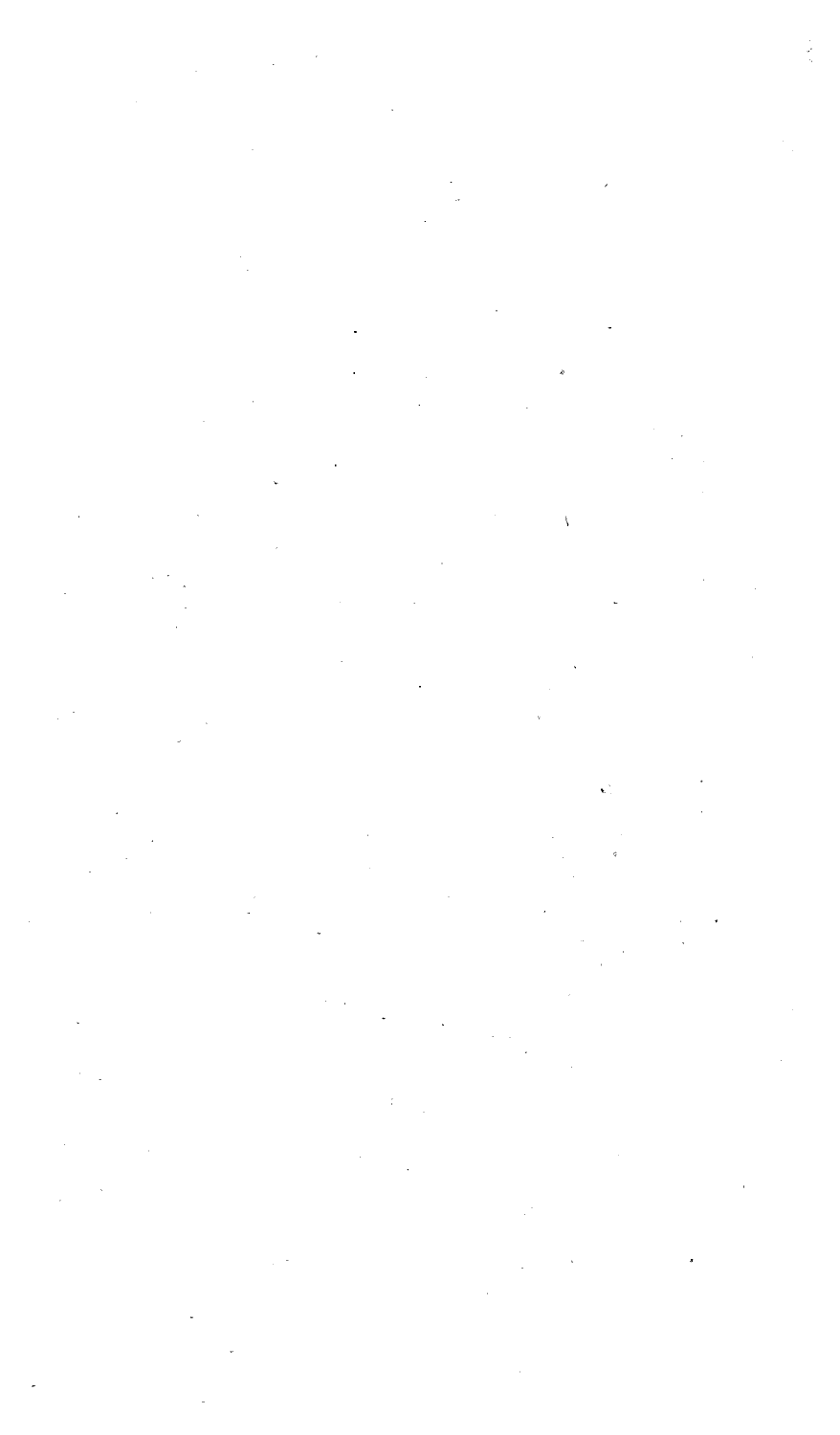

# CHAPTER 30..

An Act to make provision for the setting up in India of two independent Dominions, to substitute other provisions for certain provisions of the Government of India Act, 1935, which apply outside those Dominions, and to provide for, other matters consequential on or connected with the setting up of those Dominions.  $\frac{1}{18}$   $\frac{1}{18}$  July 1947.

B E it enacted by the King's most Excellent Majesty, by and with the advice and consent of the Lords Spiritual and Temporal, and Commons, in this present Parliament assembled, and by the authority of the same, as follows :-

 $1.$ —(I) As from the fifteenth day of August, nineteen hundred The new and forty-seven, two independent Dominions shall be set up in Dominions. India, to be known respectively as India and Pakistan.

(2) The said Dominions are hereafter in this Act referred to as " the new Dominions", and the said fifteenth day of August is hereafter in this Act referred to as " the appointed day ".

**2.**-(I) Subject to the provisions of subsections (3) and (4) Territories of of this section, the territories of India shall be the territories under the new the sovereignty of His Majesty which, immediately before the Dominions. appointed day, were included in British India except the territories which, under subsection  $(2)$  of this section, are to be the territories of Pakistan.

(2) Subject to the provisions of subsections (3) and (4) of this section, the territories of Pakistan shall be-

(a) the territories which, on the appointed day, are included in the Provinces of East Bengal and West Punjab, as constituted under the two following sections ;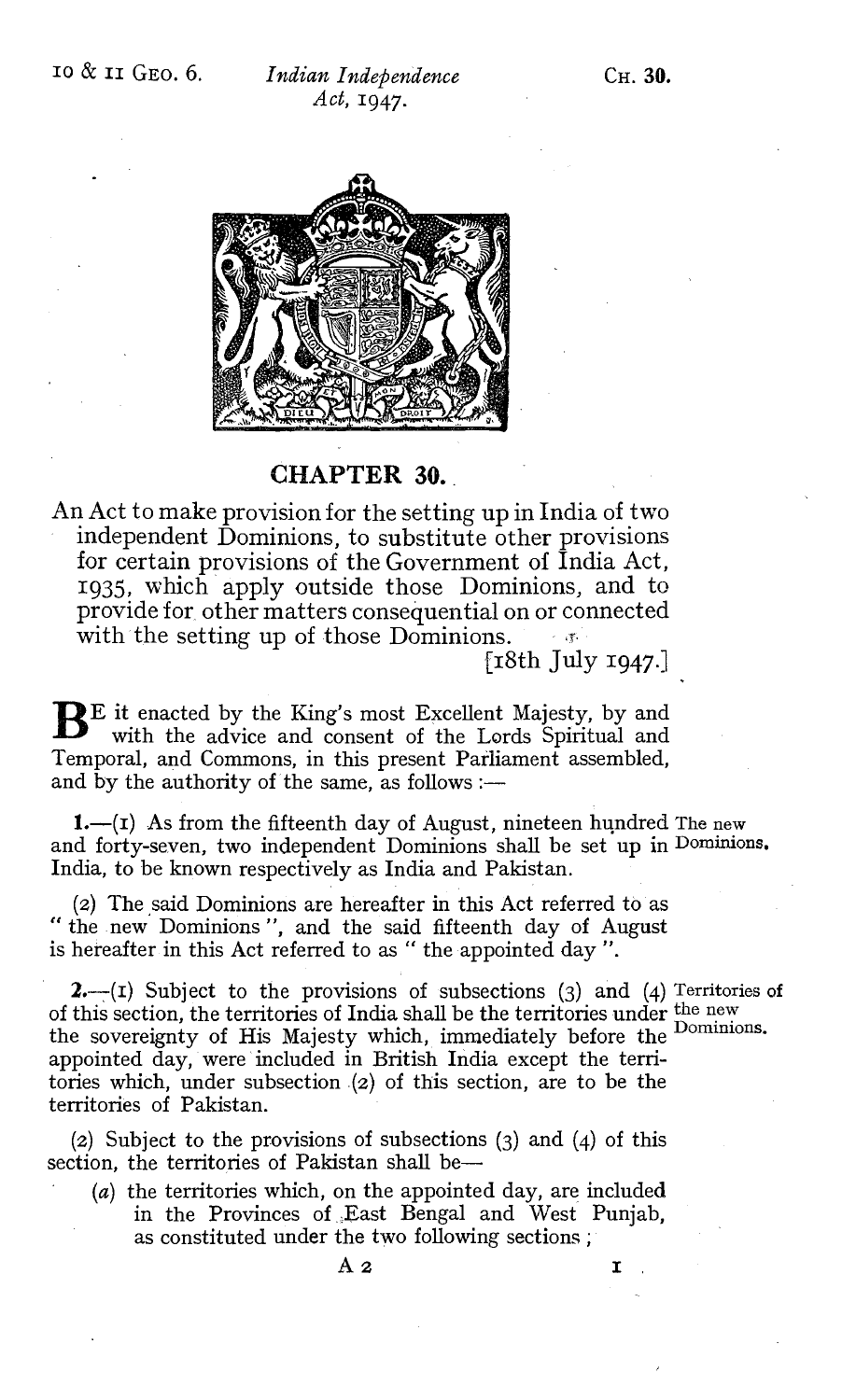## CH. 30. Indian Independence io & II GEO. 6. Act, 1947.

- (b) the territories which, at the date of the passing of this Act, are included in the Province of Sind and the Chief Commissioner's Province of British Baluchistan ; and
- (c) if, whether before or after the passing of this Act but before the appointed day, the Governor-General declares that the majority of the valid votes cast in the referendum which, at the date of the passing of this Act, is being or has recently been held in that behalf under his authority in the North West Frontier Province are in favour of representatives of that Province taking part in the Constituent Assembly of Pakistan, the territories which, at the date of the passing of this Act, are included in that Province.

(3) Nothing in this section shall prevent any area being at any time included in or excluded from either of the new Dominions, so, however, that-

- (a) no area not forming part of the territories specified in subsection (1) or, as the case may be, subsection (2), of this section shall be included in either Dominion without the consent of that Dominion; and
- $(b)$  ng. area which forms part of the territories specified in the said subsection  $(I)$  or, as the case may be, the said subsection (2), or which has after the appointed day been included in either Dominion, shall be excluded from that Dominion without the consent of that Dominion.

(4) Without prejudice to the generality of the provisions of subsection (3) of this section, nothing in this section shall be constzued as preventing the accession of Indian States to either of the new Dominions.

- Bengal and  $3.-(1)$  As from the appointed day—<br>Assam.
- Assam. (a) the Province of Bengal, as constituted under the Govern-<br>26 Geo. 5 & ment of India Act, 1935, shall cease to exist; and 26 Geo. 5  $\&$  ment of India Act, 1935, shall cease to exist; and  $\text{I}$  Edw. 8, c. 2.
	- $(b)$  there shall be constituted in lieu thereof two new Provinces, to be known respectively as East Bengal and West Bengal.

(2) If, whether before or after the passing of this Act, but before the appointed day, the Governor-General declares that the majority of the valid votes cast in the referendum which, at the date of the passing of this Act, is being or has recently been held in that behalf under his authority in the District of Sylhet are in favour of that District forming part of the new Province of East Bengal, then, as from that day, a part of the Province of Assam shall, in accordance with the provisions of subsection (3) of this section, form part of the new Province of East Bengal.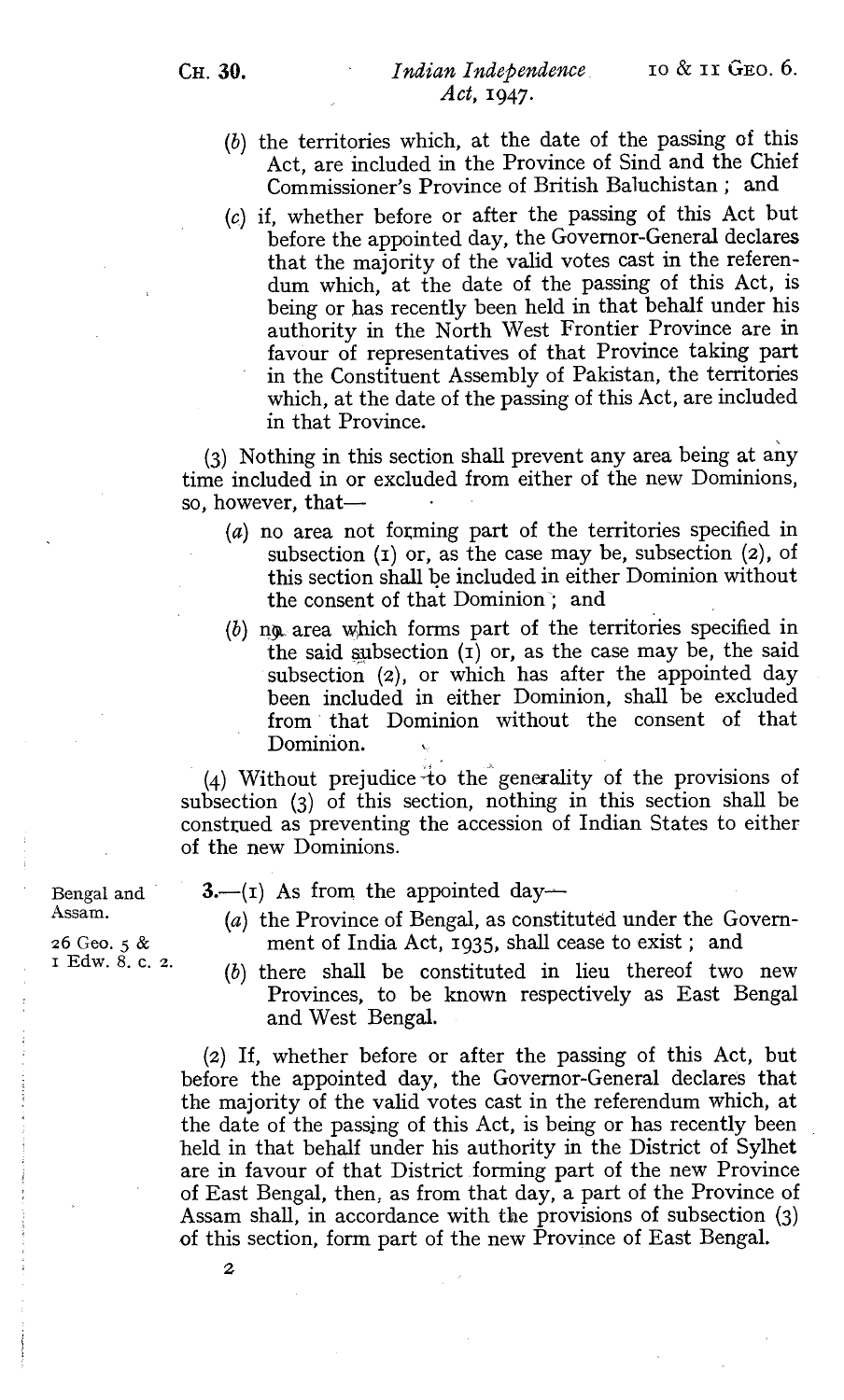# $\overline{a}$  io & ii Geo. 6. Indian Independence CH. 30. Act,  $1947.$

(3) The boundaries of the new Provinces aforesaid and, in the event mentioned in subsection (2) of this section, the boundaries after the appointed day of the Province of Assam, shall be such as may be determined, whether before or after the appointed day, by the award of a boundary commission appointed or to be appointed by the Governor-General in that behalf, but until the boundaries are so determined-

- (a) the Bengal Districts specified in the First Schedule to this Act, together with, in the event mentioned in subsection  $(2)$  of this section, the Assam District of Sylhet, shall be treated as the territories which are to be comprised in the new Province of East Bengal ;
- (b) the remainder.of the. territories comprised at the date of the passing of this Act in the Province of Bengal shall be treated as the territories which are to be comprised in the new Province of West Bengal ; and
- (c) in the event mentioned in subsection (2) of this section, the District of Sylhet shall be excluded from the Province of Assam.

(4) In this section, the expression " award " means, in relation to a boundary commission, the decisions of the chairman of that commission contained in his report to the Governor-General at the conclusion of the commission's proceedings.

 $4-(1)$  As from the appointed day— $\qquad \qquad$  The Punjab.

- (a) the Province of the Punjab, as constituted under the Government of India Act, 1935, shall cease to exist ; and
- (b) there shall be constituted two new Provinces, to be known respectively as West Punjab and East Punjab.

(2) The boundaries of the said new Provinces shall be such as may be determined, whether before or after the appointed day, by the award of a boundary commission appointed or to be appointed by the Governor-General in that behalf, but until the boundaries are so determined-

- (a) the Districts specified in the Second Schedule to this Act shall be treated as the territories to be comprised in the new Province of West Punjab ; and
- (b) the remainder of the territories comprised at the date of the passing of this Act in the Province of the Punjab shall be treated as the territories which are to be comprised in the new Province of East Punjab.

(3) In this section, the expression " award," means, in relation to a boundary commission, the decisions of the chairman of that commission contained in his report to the Governor-General at the conclusion of the commission's proceedings.

5. For each of the new Dominions, there shall be a Governor- The Governor-General who shall be appointed by His Majesty and shall represent General of His Majesty for the purposes of the government of the Dominion : Dominions.<br>
A 3 3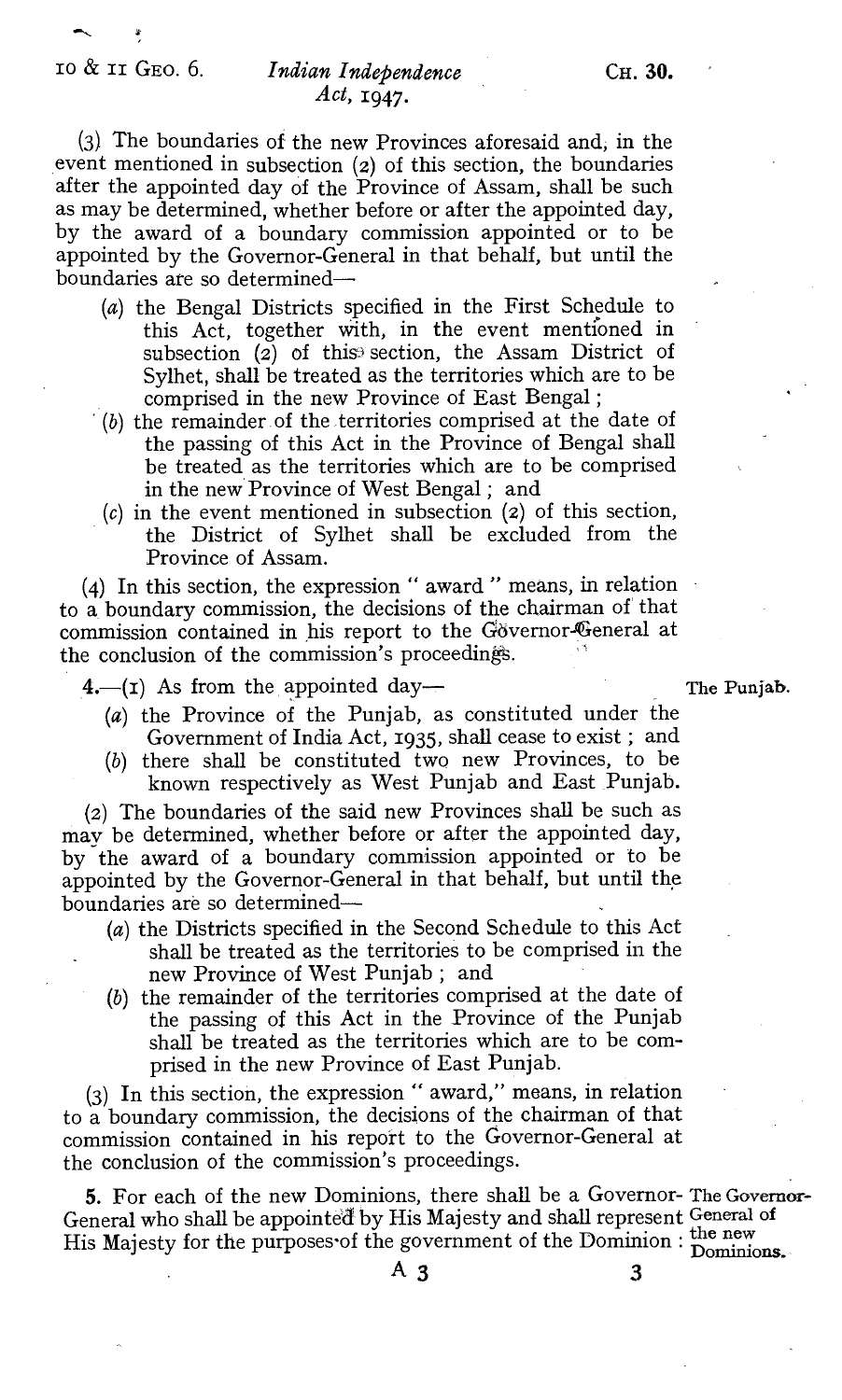## CH. 30. Indian Independence io & II GEO. 6. Act,  $1947.$

Provided that, unless and until provision to the contrary is made by a law of the Legislature of either of the new Dominions, the same person may be Governor-General of both the new Dominions.

 $6.$ —(I) The Legislature of each of the new Dominions shall have full power to make laws for that Dominion, including laws having extra-territorial operation.

(2) No law and no provision of any law made by the Legislature of either of the new Dominions shall be void or inoperative on the ground that it is repugnant to the law of England, or to the provisions of this or any'existing or future Act of Parliament of the United Kingdom, or to any order, rule or regulation made under any such Act, and the powers of the Legislature of each Dominion include the power to repeal or amend any such Act, order, rule or regulation in so far as it is part of the law of the Dominion.

(3) The Governor-General of each of the new Dominions shall have full power to assent in His Majesty's name to any law of the Legislature of that Dominion and so much of any Act as relates to the disallowance of laws by His Majesty or the reservation of laws for the signification of His Majesty's pleasure thereon or the suspension of the operation of laws until the signification of His Majesty's pleasure thereon shall not, apply to laws of the Legislature of either of the new Dominions.

(4) No Act of Parliament of the United Kingdom passed on or after the appointed day shall extend, or be deemed to extend, to either of the new Dominions as part of the law of that Dominion unless it is extended thereto by a law of the Legislature of the Dominion.

(5) No Order in Council made on or after the appointed day under any Act passed before the appointed day, and no order, rule or other instrument made on or after the appointed day under any such Act by any United Kingdom Minister or other authority, shall extend, or be deemed to extend, to either of the new Dominions as part of the law of that Dominion.

(6) The power referred to in subsection  $(I)$  of this section extends to the making of laws limiting for the future the powers of the Legislature of the Dominion.

**7.**—(1) As from the appointed day—

- (a) His Majesty's Government in the United Kingdom have no responsibility as respects the government of any of the territories which, immediately before that day, were included in British India ;
- (b) the suzerainty of His Majesty over the Indian States lapses, and with it, all treaties and agreements in force at the date of the passing of this Act between His Majesty and the rulers of Indian States, all functions

Legislation for the new Dominions>

Consequences of the setting up of the new Dominions.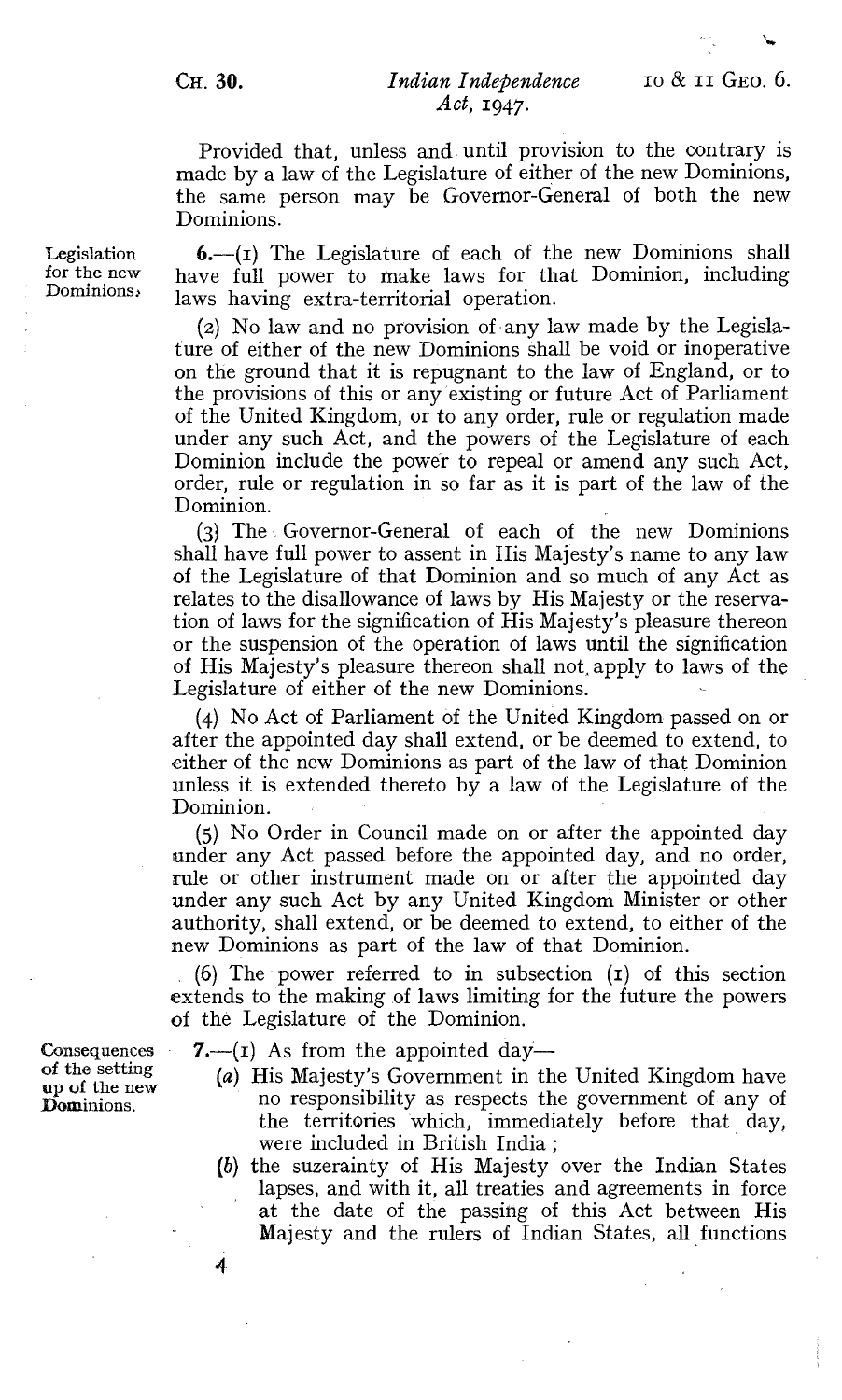## $I^{O}$ & II GEO. 6. Indian Independence CH. 30. Act, 1947.

exercisable by His Majesty at that date with respect to Indian States, all obligations of His Majesty existing at that date towards Indian States or the rulers thereof, and all powers, rights, authority exercisable by His Majesty at that date in or in relation to Indian States by treaty, grant, usage, sufferance or otherwise , and

(c) there lapse also any treaties or agreements in force at the date of the passing of this Act between His Majesty and any persons having authority in the tribal areas, any obligations of His Majesty existing at that date to any such persons or with respect to the tribal areas, and all powers, rights, authority or jurisdiction exercisable at that date by His Majesty in or in relation to the tribal areas by treaty, grant, usage, sufferance or otherwise

Provided that, notwithstanding anything in paragraph (b) or paragraph (c) of this subsection, effect shall, as nearly as may be, continue to be given to the provisions of any such agreement as is therein referred to which relate to customs, transit and communications, -posts and telegraphs, or other like matters, until the provisions in question are denounced by the Ruler of the Indian State or person having authority in the tribal areas on the one hand, or by the Dominion or Province or other part thereof concerned on the other hand, or are superseded by subsequent agreements.

(2) The assent of the Parliament of the United Kingdom is hereby given to the omission from the Royal Style and Titles of the words " Indiae Imperator " and the words " Emperor of India " and to the issue by His Majesty for that purpose of His Royal Proclamation under the Great Seal of the Realm.

 $8-(1)$  In the case of each of the new Dominions, the powers Temporary of the Legislature of the Dominion shall, for the purpose of provision as making provision as to the constitution of the Dominion, be  $\frac{1}{\alpha}$  b government making provision as to the constitution of the Dominion, be of each of the exercisable in the first instance by the Constituent Assembly  $_{\text{new}}$ of that Dominion, and references in this Act to the Legislature Dominions. of the Dominion shall be construed accordingly.

(2) Except in so far as other provision is made by or in accordance with a Jaw made by the Constituent Assembly of the Dominion under subsection (1) of this section, each of the new Dominions and all Provinces and other parts thereof shall be governed as nearly as may be in accordance with the Government of India Act, 1935 ; and the provisions of that Act, and of the Orders in Council, rules and other instruments made thereunder, shall, so far as applicable, and subject to any express provisions of this Act, and with such, omissions, additions, adaptations and modifications as may be specified in orders of the Governor-General under the next succeeding section, have effect accordingly: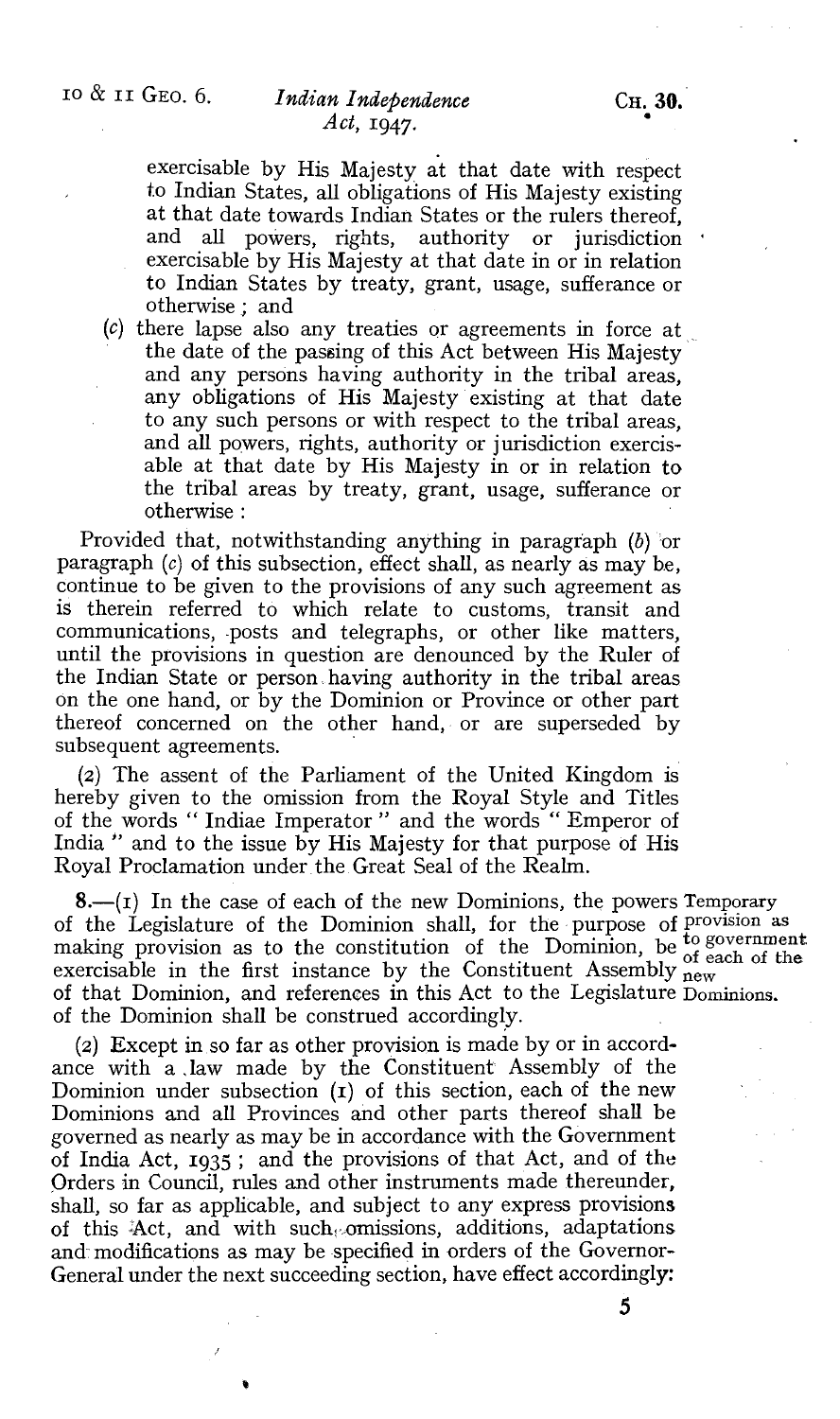' O Â,

Provided that-

- (a) the said provisions shall apply separately in relation to each of the new Dominions and nothing in this subsection shall be construed as continuing on or after the appointed day any Central Government or Legislature common to both the new Dominions ;
- (b) nothing in this subsection shall be construed as continuing in force on or after the appointed day any form of control by His Majesty's Government in the United Kingdom over the affairs of the new Dominions or of any Province or other part thereof ;
- (c) so'much of the said provisions as requires the Governor-General or any Governor to act in his discretion or exercise his individual judgment as respects any matter shall cease to have effect as from the appointed day ;
- (d) as from the appointed day, no Provincial Bill shall be reserved under the Government of India Act, 1935, for the signification of His Majesty's pleasure, and no Provincial Act shall be disallowed by His Majesty thereunder ; and
- (e) the powers of the Federal Legislature or Indian Legislature under that Act, as in force in relation to each Dominion, shall, in the first instance, be exercisable by - the Constituent Assembly of the Dominion in addition to the powers exercisable by that Assembly under subsection  $(I)$  of this section.

(3) Any provision of the Government of India Act, 1935, which, as applied to either of the new Dominions by subsection (2) of this section and the orders therein referred to, operates to limit the power of the legislature of that Dominion shall, unless and until other provision is made by or in accordance with a law made by the Constituent Assembly of the Dominion in accordance with the provisions of subsection  $(I)$  of this section, have the like effect as a law of the Legislature; of the Dominion limiting for the future the powers of that Legislature.

Orders for bringing this Act into force. **9.**- $(I)$  The Governor-General shall by order make such provision as appears to him to be necessary or expedient-

- (a) for bringing the provisions of this Act into effective operation ;
- (b) for dividing between the new Dominions, and between the new Provinces to be constituted under this Act, the powers, rights, property, duties and liabilities of the Governor-General in Council or, as the case may be, of the relevant Provinces which, under this Act, are to cease to exist ;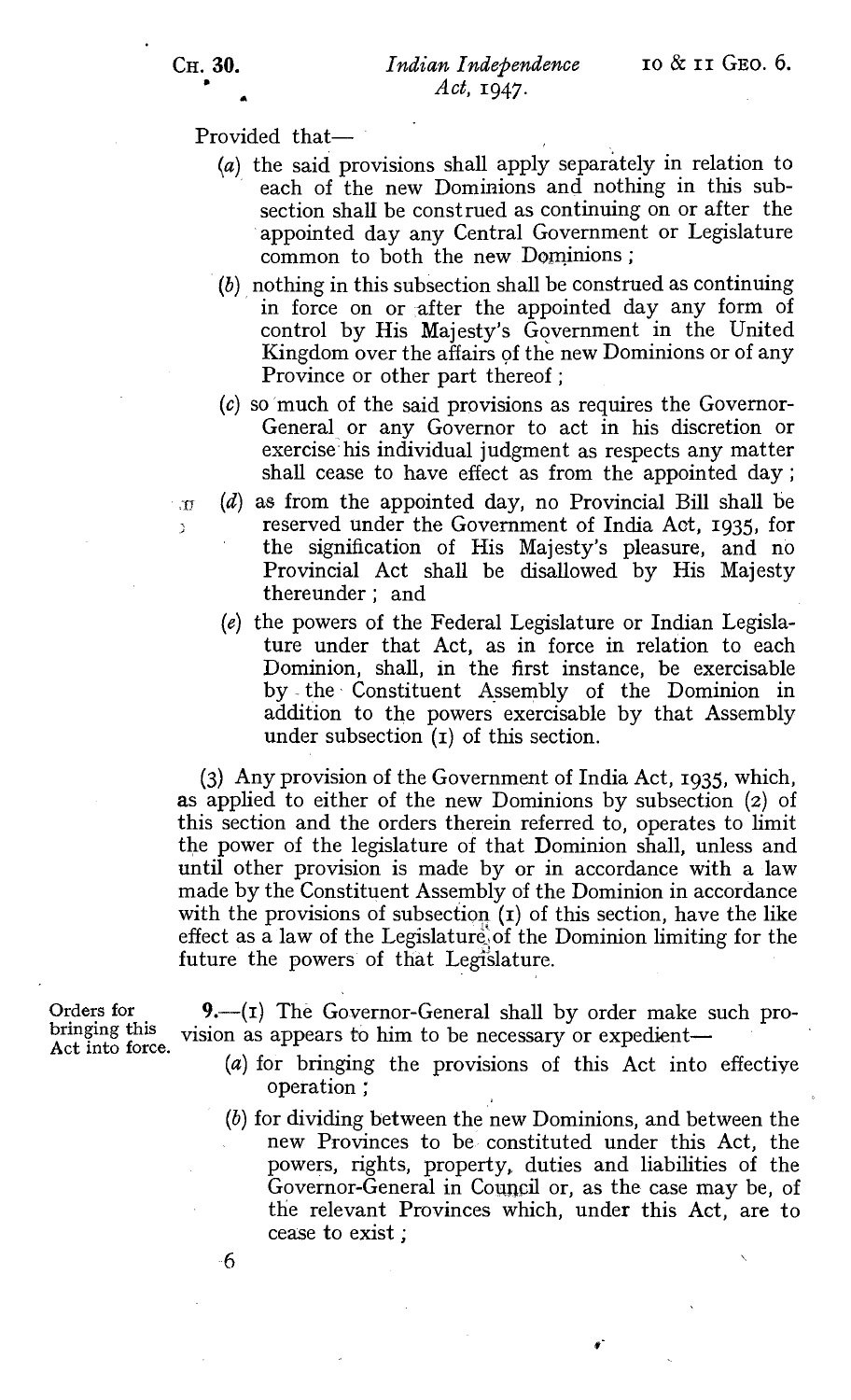- (c) for making omissions from, additions to, and adaptations and modifications of, the Government of India Act, 1935, and the Orders in Council, rules and other instruments made thereunder, in their application to the separate new Dominions ;
- (d) for removing difficulties arising in connection with the transition to the provisions of this Act ;
- $(e)$  for authorising the carrying on of the business of the Governor-General in Council between the passing of this Act and the appointed day otherwise than in accordance with the provisions in that behalf of the Ninth Schedule to the Government of India Act, 1935;
- (f) for enabling agreements to be entered into, and other acts done, on behalf of either of the new Dominions before the appointed day ;
- $(g)$  for authorising the continued carrying on for the time being on behalf of the new Dominions, or on behalf of any two or more of the said new Provinces, of services and activities previously carried on on behalf of British India as a whole or on behalf of the former Provinces which those new Provinces represent ;
- (h) for regulating the monetary system and any matters pertaining to the Reserve Bank of India ; and
- $(i)$  so far as it appears necessary or expedient in connection with any of the matters aforesaid, for varying the constitution, powers or jurisdiction of any legislature, court or other authority in the new Dominions and creating new legislatures, courts or other authorities therein.

(2) The powers conferred by this section on the Governor-General shall, in relation to their respective Provinces, be exercisable also by the Governors of the Provinces which, under this Act, are to cease to exist ; and those powers shall, for the purposes of the Government of India, Act, 1935, be deemed to be matters as respects which the Governors are, under that Act, to exercise their individual judgment.

(3) This section shall be deemed to have had effect as from the third day of June, nineteen hundred and forty-seven, and any order of the Governor-General or any Governor made on or after that date as to any matter shall have effect accordingly, and any order made under this section may be made so as to be retrospective to any date not earlier than the said third day of June :

Provided that no person shall be deemed to be guilty of an offence'iby reason of so much of any such order as makes any provision thereof retrospective to any date before the making thereof.

7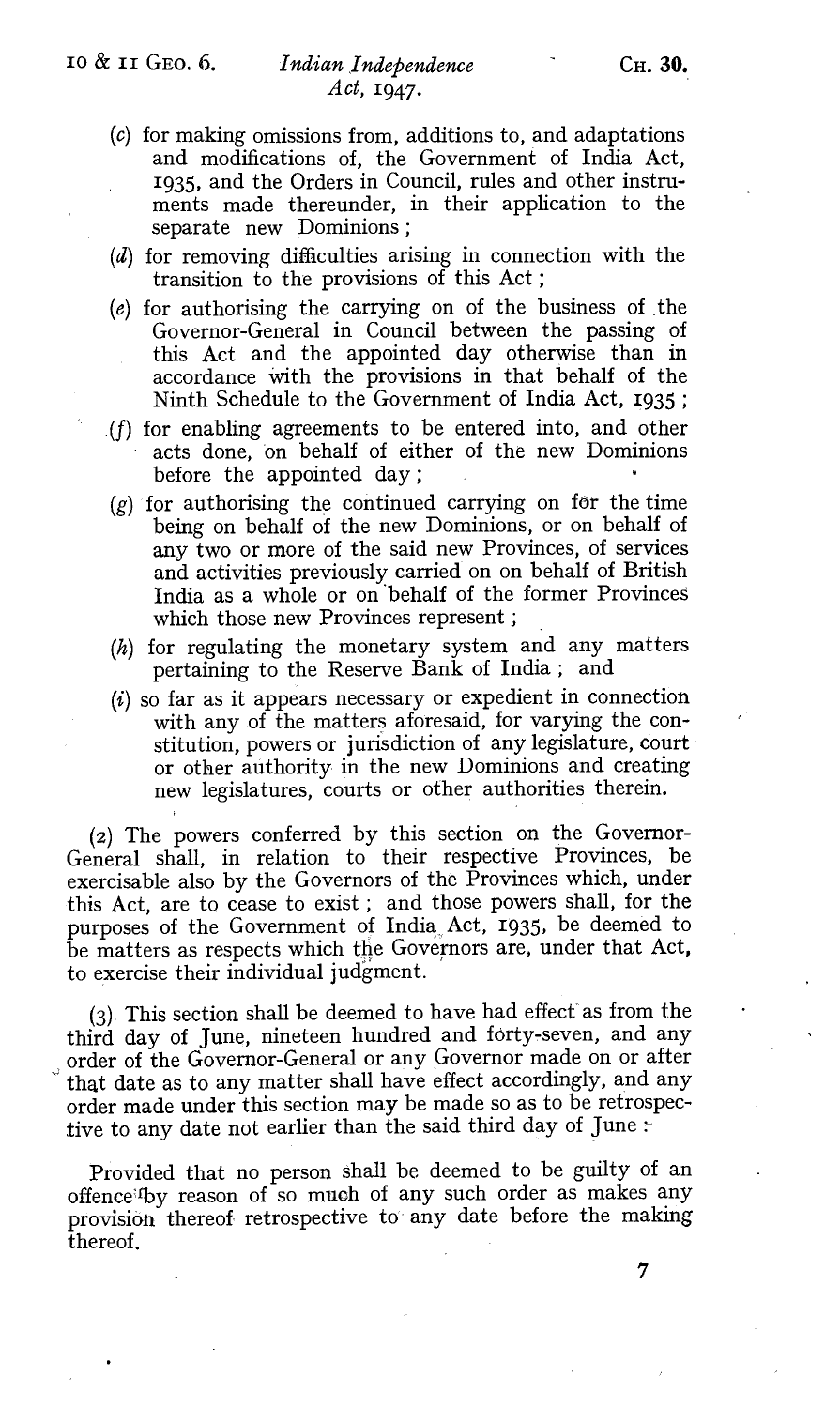(4) Any orders made under this section, whether before or after the appointed day, shall have effect-

- (a) up to the appointed day, in British India ;
- (b) on and after the appointed day, in the new Dominion or Dominions concerned ; and
- (c) outside British India, or, as the case may be, outside the new Dominion or Dominions concerned, to such extent, whether before, on or after the appointed day, as a law ui the Legislature of the Dominion or Dominions concerned would have on or after the appointed day,

but shall, in the case of each of the Dominions, be subject to the same powers of repeal and amendment as laws of the Legislature of that Dominion.

(5) ' No order shall be made under this section, by the Governor of:any Province, after the appointed day, or, by the Governor-General, after the thirty-first day of March, nineteen hundred and forty-eight, or such earlier date as may be determined, in the case of either Dominion, by any law of the Legislature of that Dominion.

(6) If it appears that a part of the Province of Assam is, on the appointed day, to become part of the new Province of East Bengal, the preceding provisions of this section shall have effect as if, under this Act, the Province of Assam was to cease to exist on the appointed day and be reconstituted on that day as a new Province.

Secretary of State's services, etc.

 $10.$ —(1) The provisions of this Act keeping in force provisions of the Government of India Act, 1935, shall not continue in force the provisions of that Act relating to appointments to the civil services of, and civil posts under, the Crown in India by the Secretary of State, or the provisions of that Act relating to the reservation of posts.

- (2) Every person who-
	- (a) having been appointed by the Secretary of State, or Secretary of State in Council, to a civil service of the Crown in India continues on and after the appointed day to serve under the Government of either of the new Dominions or of any Province or part thereof ; or
	- (b) having been appointed by His Majesty before the appointed day to be a judge of the Federal Court or. of any court which is a High Court within the meaning of the Government of India Act, 1935, continues on and after the appointed day to serve as a judge in either of the new Dominions,

shall be entitled to receive from the Governments of the Dominions and Provinces or parts which he is from time to time serving or,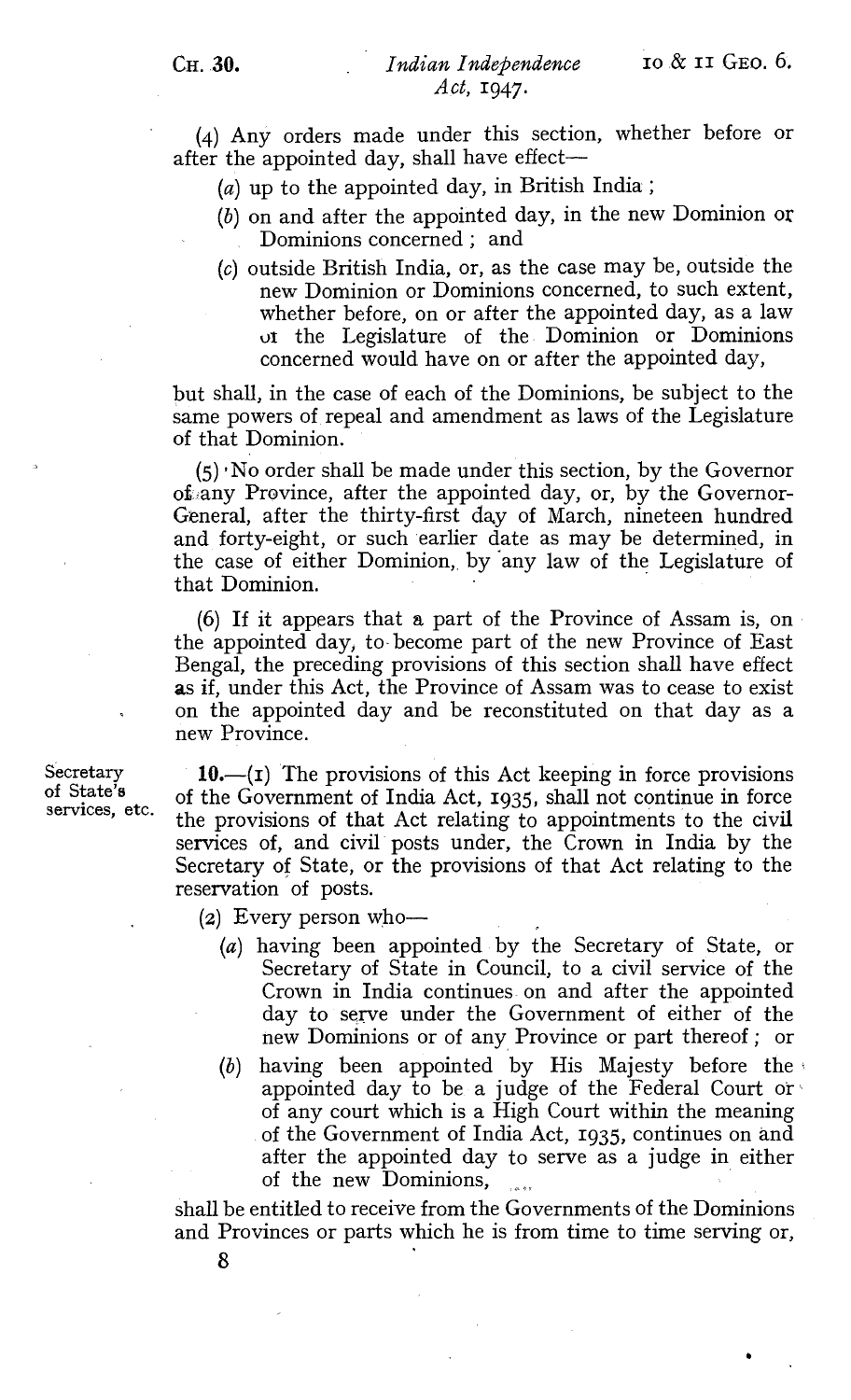I.

## 10 & II GEO. 6. Indian Independence CH. 30. Act, 1947.

as the case may be, which are served by the courts, in which he is from time to time a judge, the same conditions of service as respects remuneration, leave and pension, and the same rights as respects disciplinary matters or, as the case may be, as respects the tenure of his office, or rights as similar thereto as changed circumstances may permit, as that person was entitled to immediately before the appointed day.

(3) Nothing in this Act shall be construed as enabling the rights and liabilities. of any person with respect to the family pension funds vested in Commissioners under section two hundred and seventy-three of the Government of India Act, 1935, to be goveined otherwise than by Orders in Council made (whether before or after the passing of this Act or the appointed day) by His Majesty in Council and rules made (whether before or after the passing of this Act or the appointed day) by a Secretary of State or such other Minister of the Crown as may be designated in that behalf by Order in Council under the Ministers of the Crown  $\alpha \& 10^{6}$  and  $\alpha$  to Geo. 6. (Transfer of Functions) Act, 1946.  $\begin{array}{c} 9 \text{ & } 9 \text{ & } 10 \\ 2, & 31 \end{array}$ 

 $\sqrt{s}$ 

 $11.$ — $(I)$  The orders to be made by the Governor-General under Indian the preceding provisions of this Act shall make provision for the armed forces. division of the Indian armed forces of His Majesty between the new Dominions, and for the command and governance of those forces until the division is completed.

(2) As from the appointed day, while any member of His Majesty's forces, other than His Majesty's Indian forces, is attached to or serving with any of His Majesty's Indian forces—

- (a) he shall, subject to any provision to the contrary made by a law of the Legislature of the Dominion or Dominions concerned or by any order of the Governor-General under the preceding provisions of this Act, have, in relation to the Indian forces in question, the powers of command and punishment appropriate to his rank and functions ; but
- (b) nothing in any enactment in force at the date of the. passing of this Act shall render him subject in any way to the law governing the Indian forces in question.

 $12.$ - $(i)$  Nothing in this Act affects the jurisdiction or authority British forces of His Majesty's Government in the United Kingdom, or of the in India. Admiralty, the Army Council, or the Air Council or of any other United Kingdom authority, in relation to any of His Majesty's forces which may, on or after the appointed day, be in either of the new Dominions or elsewhere in the territories which, before the appointed day, were included in India, not being Indian forces.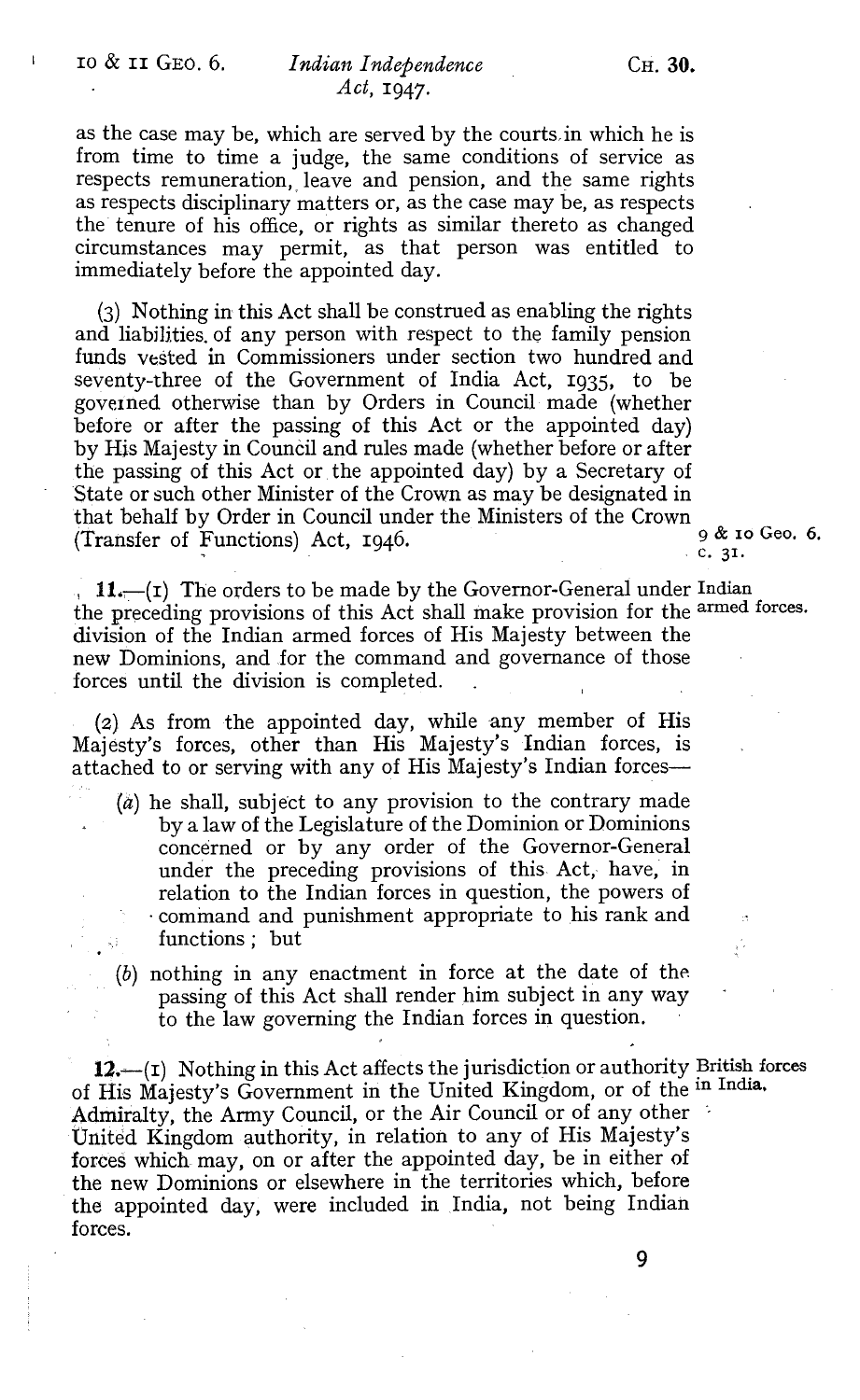### CH. 30. Indian Independence  $\qquad$  10 & 11 GEO. 6. Act, 1947.

(2) In its application in relation to His Majesty's military forces, other than Indian forces, the Army Act shall have effect on or after the appointed day—

- (a) as if His Majesty's Indian-forces were not included in the expressions " the forces ", " His Majesty's forces and "the regular forces" ; and
- (b) subject to the further modifications specified in Parts I and II of the Third Schedule to this Act.

(3) Subject to the provisions of subsection (2) of this section, and to any provisions of any law of the Legislature of the Dominion concerned, all civil authorities in the new Dominions, and, subject as aforesaid and subject also to the provisions of the last preceding, section, all service authorities in the new Dominions, shall, in those Dominions and in the other territories which were included in India before the appointed day, perform in relation, to His Majesty's military forces, not being Indian forces, the same functions as were, before the appointed day, performed by them, or by the authorities corresponding to them, whether by virtue of the Army Act or otherwise, and the matters for which provision is to be made by orders of the' Governor-General under the preceding provisions of this Act shall include the facilitating of the withdrawal from the new Dominions and other territories aforesaid of His Majesty's military forces, not being Indian forces.

(4) The provisions of subsections (2) and (3) of this section shall apply in relation to the air forces of His Majesty, not being Indian air forces, as they apply in relation to His Majesty's military forces, subject, however, to the .necessary adaptations, and, in particular, as if-

- (a) for the references to the Army Act there were substituted references to the Air Force Act ; and
- (b) for the reference to Part II of the Third Schedule to this Act there were substituted a reference to Part III of that Schedule.

Naval forces.  $13.-(1)$  In the application of the Naval Discipline Act to His Majesty's naval forces, other than Indian naval forces, references to His Majesty's navy and His Majesty's ships shall not, as from the appointed day, include references to His Majesty's Indian navy or the ships thereof.

> (2) In the application of the Naval Discipline Act by virtue of any law made in India before the appointed day to Indian naval forces, references to His Majesty's navy and His Majesty's ships shall, as from the appointed day, be deemed to be, and to be only, references to His Majesty's Indian navy and the ships thereof.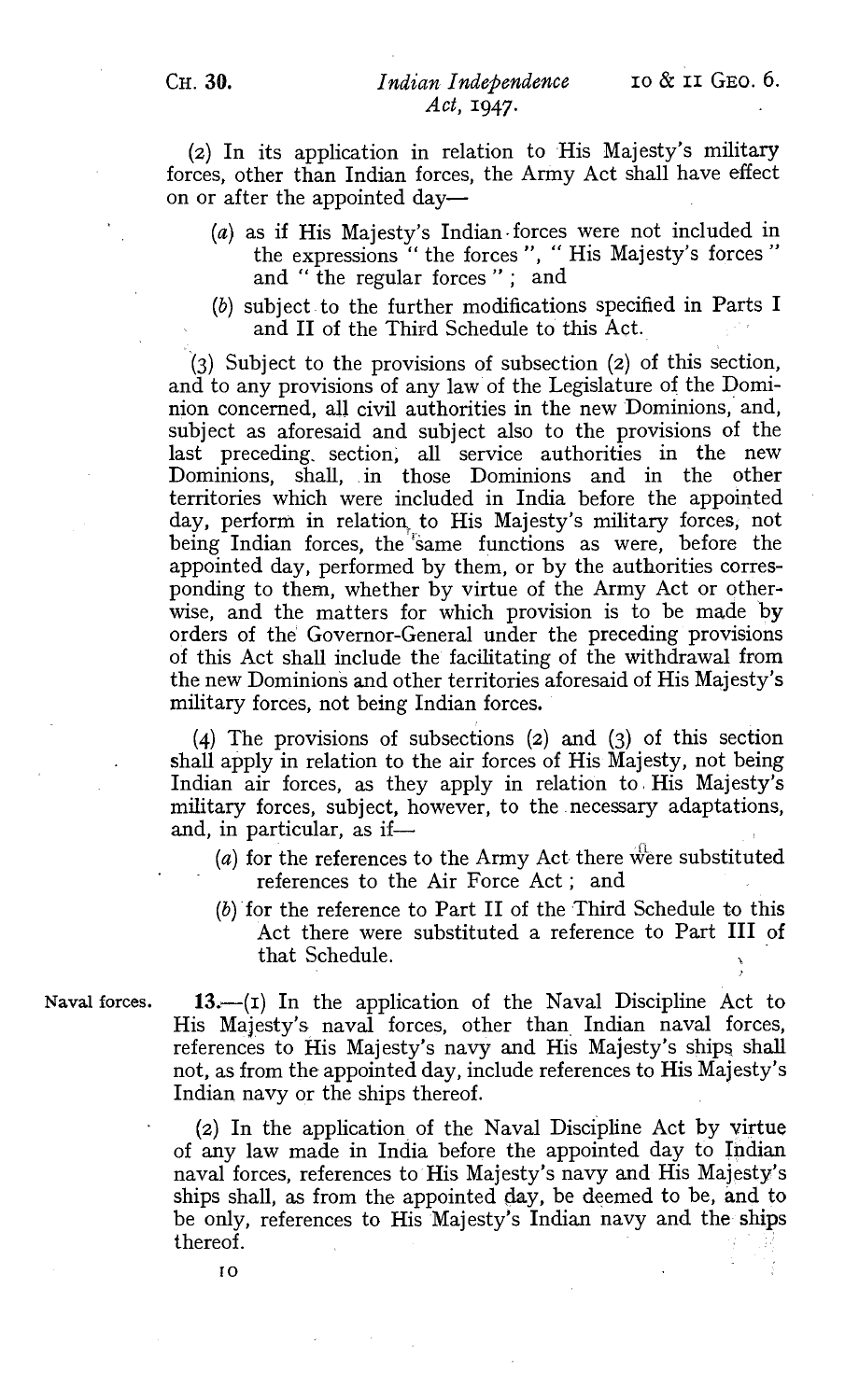(3) In section ninety B of the Naval Discipline Act (which, in certain cases, subjects officers and men of the Royal Navy and Royal Marines to the law and customs of the ships and naval forces of other parts of His Majesty's dominions) the words " or of India " shall be repealed as from the appointed day, wherever those words occur.

 $14$ .-(1) A Secretary of State, or such other Minister of the Provisions Crown as may be designated in that behalf by Order in Council as to the Let the Ministers of the Crown (Transfer of Functions) Act, Secretary of under the Ministers of the Crown (Transfer of Functions) Act, State and the 1946, is hereby authorised to continue for the time being the Auditor of performance, on behalf of whatever government or governments Indian Home may be concerned, of functions as to the making of payments Accounts. and other matters similar to the functions which, up to the appointed day, the Secretary of State was performing on behalf of governments constituted or continued under the Government of India Act, 1935.

(2) The functions referred to in subsection (r) of this section include functions as respects the management of, and the making of payments in respect of, government debt, and any enactments relating to such debt shall have effect accordingly :

Provided that nothing in this subsection shall be construed as continuing in force so much of any enactment as empowers the Secretary of State to contract sterling loans on behalf of any such Government as aforesaid or as applying to the Government of either of the new Dominions the prohibition imposed on the Governor-General in Council by section three hundred. and fifteen of the Government of India Act, 1935, as respects the contracting of sterling loans.

(3) As from the appointed day, there shall not be any such advisers of the Secretary of State as are provided for by section two hundred'and seventy-eight of the Government of India Act, 1935, and that section, and any provisions of that Act which require the Secretary of State to obtain the concurrence of his advisers, are hereby repealed as from that day.

(4) The Auditor of Indian Home Accounts is hereby authorised to continue for the time being to exercise his functions as respects the accounts of the Secretary of State or any such other Minister of the Crown as is mentioned in subsection (r) of this section, both in' respect of activities before, and in respect of activities after, the appointed day, in the same manner, as nearly as may be as he would have done if this Act had not passed.

15. $-(x)$  Notwithstanding anything in this Act, and, in par- $\frac{\text{Legal}}{2}$ 15.—(1) Notwithstanding any time in this Act, and, in partner proceedings ticular, notwithstanding any of the provisions of the last preceding by and section, any provision of any enactment which, but for the passing against the of this Act, would authorise legal proceedings to be taken, in Secretary of' India or elsewhere, by or against the Secretary of State in respect State.

TT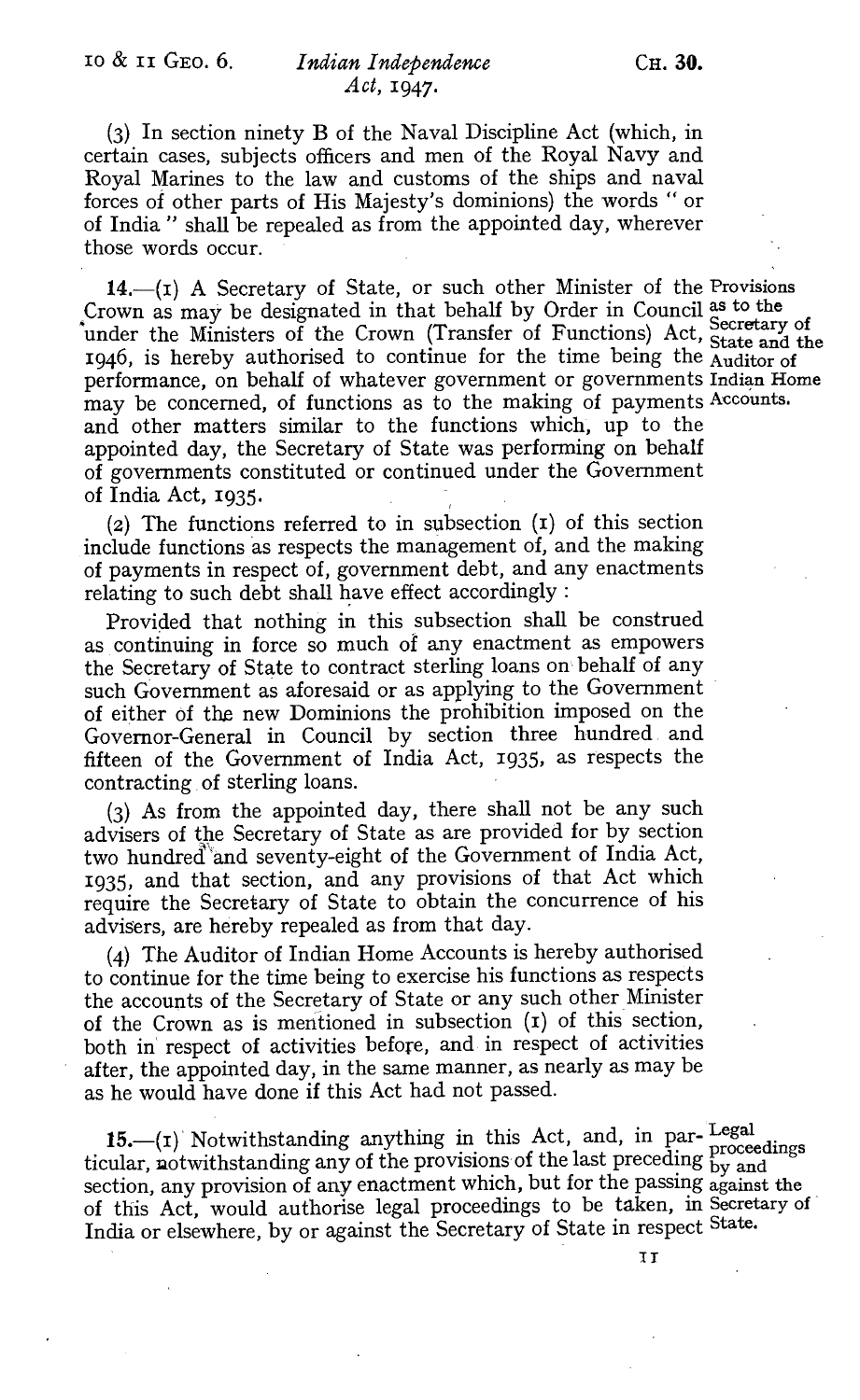## CH. 30. Indian Independence  $I = \begin{bmatrix} 1 & 1 \\ 0 & \text{if } 0 \end{bmatrix}$   $I = \begin{bmatrix} 0 & 0 \\ 0 & \text{if } 0 \end{bmatrix}$ Act,  $1947.$

of any right or liability of India or any part of India shall cease to have effect on the appointed day, and any legal proceedings pending by virtue of any such provision on the appointed day shall, by virtue of this Act, abate on the appointed day, so far as the Secretary of State is concerned.

(2) Subject to the provisions of this subsection, any legal proceedings which, but for the passing of this Act, could have been brought by or against the Secretary of State in respect of any right or liability of India, or any part of India, shall instead be brought-

- (a) in the case of proceedings in the United Kingdom, by or against the High Commissioner ;
- (b) in the case of other proceedings, by or against such person as may be designated by order of the Governor-General under the preceding provisions of this Act or otherwise by the law of the new Dominion concerned,

and any legal proceedings by or against the Secretary of State in respect of any such right or liability as aforesaid which are pending immediately before the appointed day shall be continued by or against the High Commissioner or, as the case may be, the person designated as aforesaid :

Provided that, at any time after the appointed day, the right conferred by this subsection to bring or continue proceedings may, whether the proceedings. are by, or are against, the High Commissioner or person designated as aforesaid., be withdrawn by a law of the Legislature of either of the new Dominions so far as that Dominion is concerned, and any such law may operate as respects proceedings pending at the date of the passing of the law.

(3) In this section, the expression " the High Commissioner " means, in relation to each of the new Dominions, any such officer as may for the time being be authorised to perform in the United Kingdom, in relation to that Dominion, functions similar to those performed before the appointed day, in relation to the Governor-General in Council, by the High Commissioner referred to in section three hundred and two of the Government of India Act, 1935 ; and any legal proceedings which, immediately before the appointed day, are the subject of an appeal to His Majesty in Council, or of a petition for special leave to appeal to His Majesty in Council, shall be treated for the purposes of this section as legal proceedings pending in the United Kingdom.

े.<br>इ.स  $\mathcal{X}^{\mathcal{C}}$ 

Aden.  $16.-(1)$  Subsections (2) to (4) of section two hundred and eighty-eight of the Government of India Act, 1935 (which confer on His Majesty power to make by Order in Council provision for the government of Aden) shall cease to have effect and the British Settlements Acts, 1887 and 1945, (which authorise His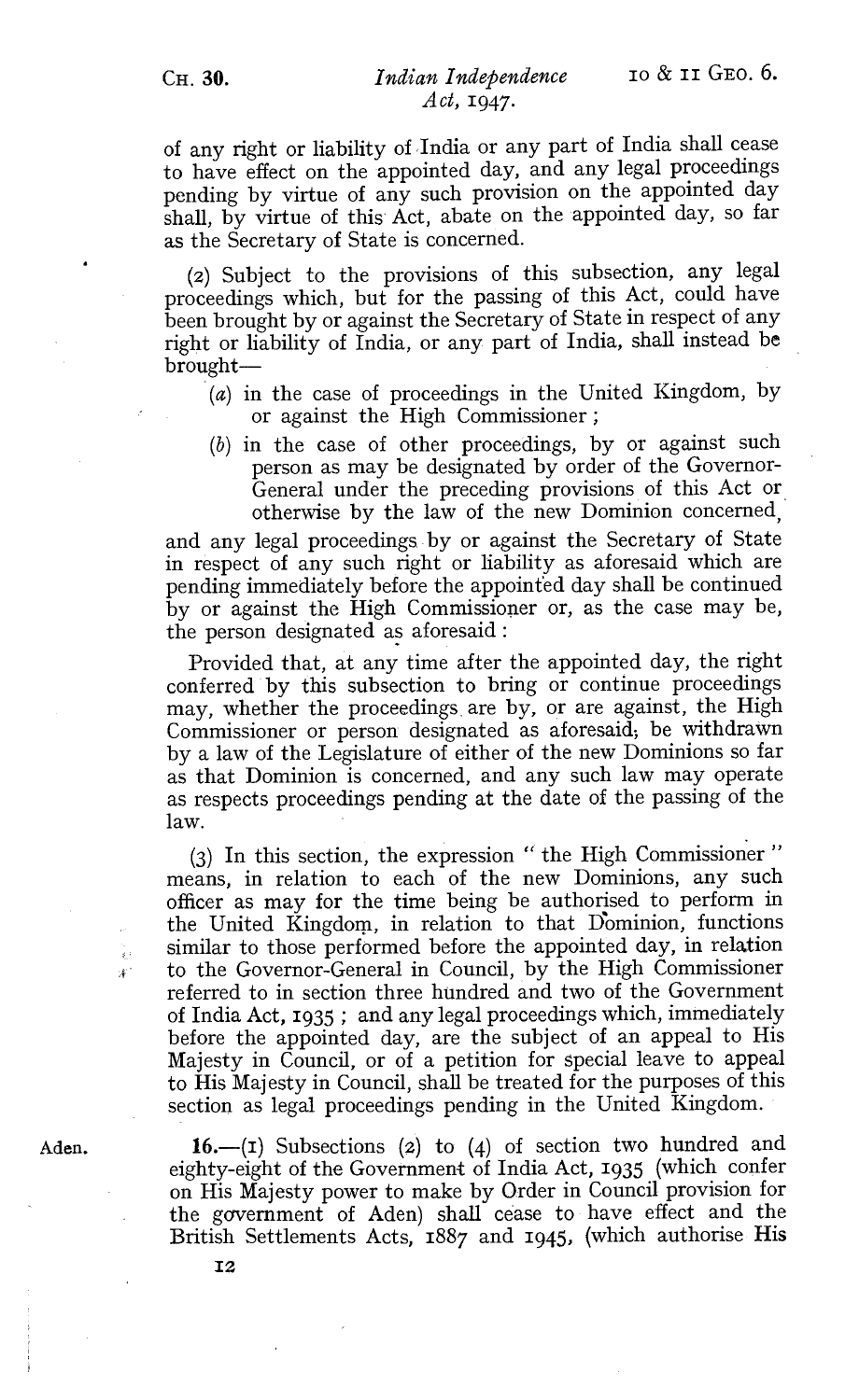## $10 \&$  II GEO. 6. Indian Independence CH. 30. Act, 1947.

Majesty to make laws and establish institutions for British Settlements as defined in those Acts) shall apply in relation to Aden as if it were a British Settlement as so defined.

(2) Notwithstanding the repeal of the said subsections (2) to (4), the Orders in Council in force thereunder at the date of the passing of this Act shall continue in force, but the said Orders in Council, any other Orders in Council made under the Government of India Act, 1935, in so far as they apply to Aden, and any enactments applied to Aden or amended in relation to Aden by<br>any such Orders in Council as aforesaid, may be repeated revoked any such Orders in Council as aforesaid, may be repealed, revoked or amended under the powers of the British Settlements Acts, 1887 and 1945.

(3) Unless and until provision to the contrary is made' as respects Aden under the powers of the British Settlements Acts, 1887 and 1945, or, as respects the new Dominion in question. by a law of the Legislature of that Dominion, the provisions of the said Orders in Council and enactments relating to appeals from any courts in Aden to any courts which will, after the appointed day, be in either of the new Dominions, shall continue in force in their application both to Aden and to the Dominion in question, and the last mentioned courts shall exercise their jurisdiction accordingly.

 $17.$ - $(I)$  No court in either of the new Dominions shall, by Divorce virtue of the Indian and Colonial Divorce Jurisdiction Acts, jurisdiction. 1926 and 1940, have jurisdiction in or in relation to any proceedings for a decree for the dissolution of a marriage, unless those proceedings were instituted before the appointed day, but, save as aforesaid and subject to any provision to the contrary which may hereafter be made by any Act of the Parliament of the United Kingdom or by any law of the Legislature of the new Dominion concerned, all courts in the new Dominions shall have the same jurisdiction under the said Acts as they would have had if this Act had not been passed.

(2) Any rules made on or after the appointed day under subsection (4) of section one of the Indian and Colonial Divorce  $16 \& 17$ Jurisdiction Act, 1926, for a court in either of the new Dominions Geo. 5. c. 40. shall, instead of being made by the Secretary of State with the concurrence of the Lord Chancellor, be made by such authority as may be determined by the law of the Dominion concerned, and so much of the said subsection and of any rules in force thereunder immediately before the appointed day as require the approval of the Lord Chancellor to the nomination for any purpose of any judges of any such court shall cease to have effect.

(3) The reference in subsection  $(I)$  of this section to proceedings for a 'decree for the dissolution of a marriage include references to proceedings for such a decree of presumption of death and dissolution of a marriage as is authorised by section eight of the  $_1$  Edw. 8  $\alpha$  is Matrimonial Causes Act, 1937. Matrimonial Causes Act, 1937.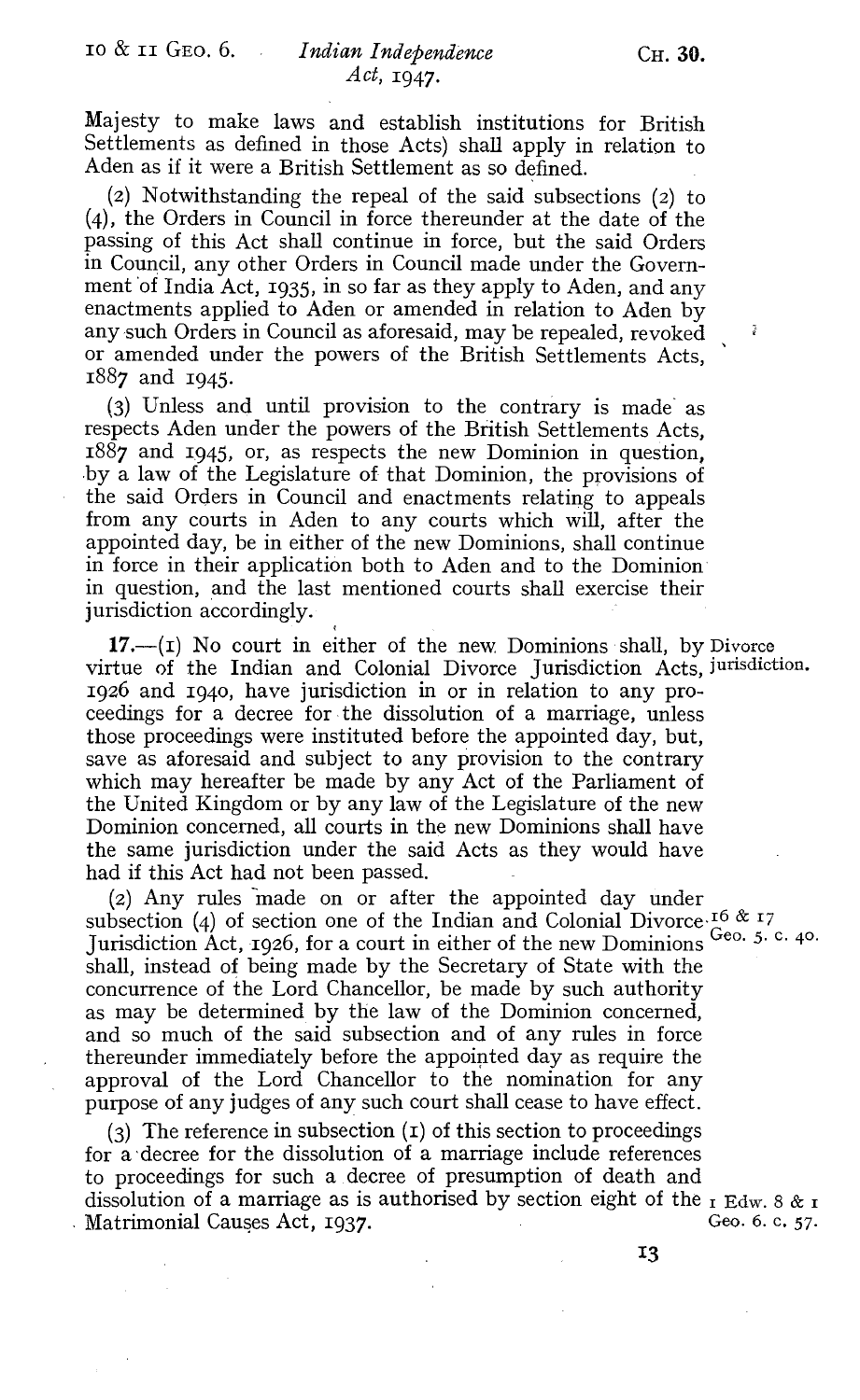## CH. 30. Indian Independence in  $\&$  11 GEO. 6. Act, 1947.

(4) Nothing in this section affects any court outside the new Dominions, and the power conferred by section two of the Indian and Colonial Divorce Jurisdiction Act, 1926, to apply certain provisions of that Act to other parts of His Majesty's dominions as they apply to India shall be deemed to be power to apply those provisions as they would have applied to India if this Act had not passed.

Provisions as  $18.-(1)$  In so far as any Act of Parliament, Order in Council, to existing order, rule, regulation or other instrument passed or made before to existing order, rule, regulation or other instrument passed or made before<br>laws, etc. <br>the annointed day operates otherwise than as part of the law of the appointed day operates otherwise than as part of the law of British India or the new Dominions, references therein to India or British India, however worded and whether by name or not, shall, in so far as the context permits and except so far as Parliament may hereafter otherwise provide, be construed as, or as including, references to the new Dominions, taken together, or taken separately, according as the circumstances and subject matter may require :

> Provided that nothing in -this subsection shall be construed as continuing in operation any provision' in so far as the continuance thereof as adapted by this subsection is inconsistent with any of the provisions of this Act other than this section.

> (2) Subject to the provisions of subsection  $(1)$  of this section and, to any other express provision of this Act, the Orders in Council made under subsection (5) of section three hundred and eleven of the Government of India Act, 1935, for adapting and modifying Acts of Parliament shall, except so far as Parliament may hereafter otherwise provide, continue in force in relation to all Acts in so far as they operate otherwise than as part of the law of British India or the new Dominions.

> (3) Save as otherwise expressly provided in this Act, the law of British India and of the several parts thereof existing immediately before the appointed day shall, so far as applicable and with the necessary adaptations, continue as the law of each of the new Dominions and the several parts thereof until other provision is made by laws of the Legislature of the Dominion in question or by any other Legislature or other authority having power in that behalf.

> (q.) It is hereby declared that the Instruments of Instructions issued before the passing of this Act by His Majesty to the Governor-General and the Governors of Provinces lapse as from the appointed day, and nothing in this Act shall be construed as continuing in force any provision of the, Government of India Act, 1935, relating to such Instruments of Instructions.

> (5) As from the appointed day, so much of any enactment as requires the approval of His Majesty'in Council to any rules of court shall not apply to any court in either of the new Dominions.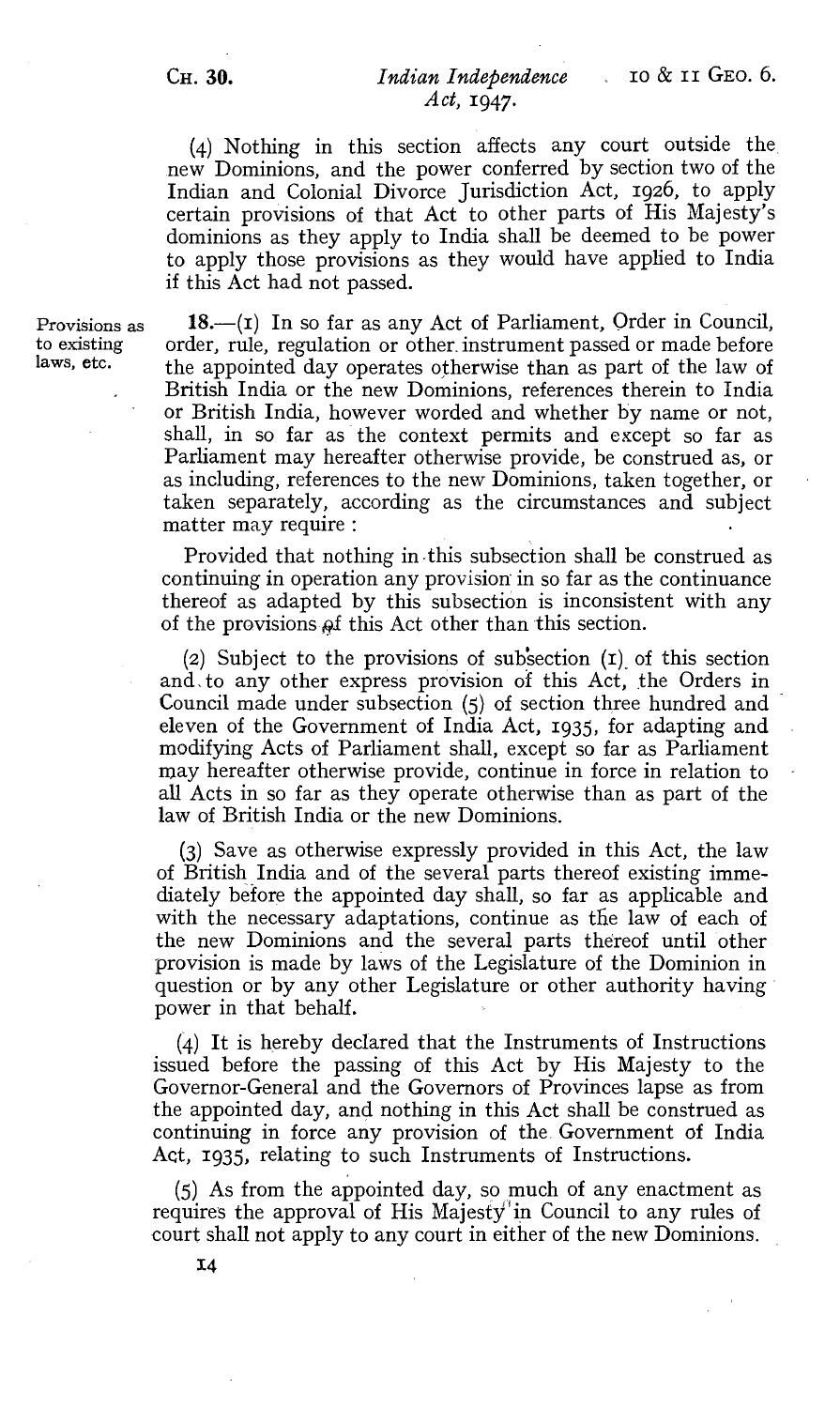Ä,

ξ

19.—(1) References in this Act to the Governor-General shall, Interpreta- in relation to any order to be made or other act done on or after tion, etc. the appointed day, be construed—

- (a) where the order or other act concerns one only of the new Dominions, as references to the Governor-General of that Dominion ;
- (b) where the order or other act concerns both of the new Dominions and the same person is the Governor-General of both those Dominions, as references to that person ; and
- (c) in any other case, as references to the Governors-General of the new Dominions, acting jointly.

(2) References in this Act to the Governor-General shall, in relation to any order to be made or other act done before the appointed day, be construed as references to the Governor-General of India within the meaning of the Government of India Act, 1935, and so much of that or any other Act as requires references to the Governor-General to be construed as references to the Governor-General in Council shall not apply to references to the Governor-General in this Act.

(3) References in this Act to the Constituent Assembly of a Dominion shall be construed as references-

- (a) in relation to India, to the Constituent Assembly, the first sitting whereof was held on the ninth day of
	- December, nineteen hundred and forty-six, modified-

(i) by the exclusion of the members representing Bengal, the Punjab, Sind and British Baluchistan;<br>and

(ii) should it appear that the North West Frontier Province will form part of Pakistan, by the exclusion of the members representing that Province ; and

(iii) by the inclusion of members representing West Bengal and East Punjab ; and

(iv) should it appear that, on the appointed day, a part of the Province of Assam is to form part of the new Province of East Bengal, by the exclusion of the members theretofore representing the Province of Assam and the inclusion of members chosen to represent the remainder of that Province ;

(b) in relation to Pakistan, to the Assembly set up or about to be set up at the date of the passing of this Act under the authority of the Governor-General as the Constituent Assembly for Pakistan :

Provided that nothing in this subsection shall be construed as affecting the extent to which representatives of the Indian States take part in either of the said Assemblies, or as preventing the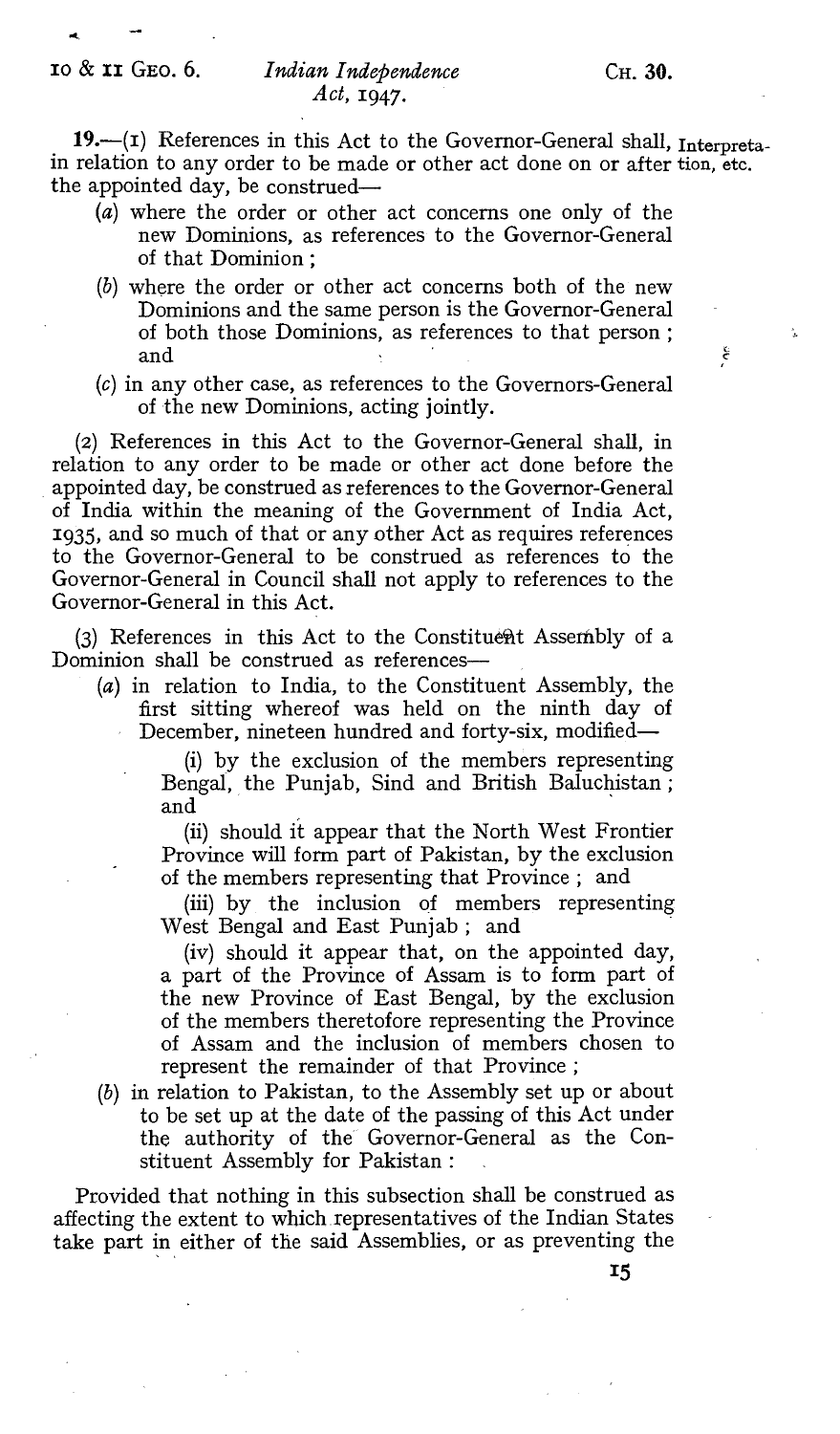## $C_H$ . 30. Indian Independence  $I_0$  &  $I_1$  GEO. 6. Act, 1947,

filling of casual vacancies in the said Assemblies., or as preventing the participation in either of the said Assemblies, in accordance with such arrangements as may be made in that behalf, of representatives of the tribal areas on the borders of the Dominion for which that Assembly sits, and the powers of the said Assemblies shall extend and be deemed always to have extended to the making of provision for the matters specified in this proviso.

 $(4)$  In this Act, except so far as the context otherwise requires-

- references to the Government of India Act, 1935, include references to any enactments amending or supplementing that Act, and, in particular, references to the India (Central Government and Legislature) Act, 1946 ;
- " India ", where the reference is to a state of affairs existing before the appointed day or which would have existed but for the passing of this Act, has the meaning assigned to it by section three hundred and eleven of the Government of India Act, 1935 ;
- " Indian forces " includes all His Majesty's Indian forces existing before the appointed day and also any forces of either of the new Dominions ;
- " pension " means, in relation to any person, a pension whether contributory or not, of any kind whatsoever payable to or in respect of that person, and includes retired pay so payable, a gratuity so payable and any sum or sums so payable by way of the return, with or without interest thereon or other additions thereto, of subscriptions to a provident fund;

" Province " means a Governor's Province ;

" remuneration " includes leave pay, allowances and the cost of any privileges or facilities provided in kind.

(5) Any power conferred by this Act to make any order includes power to revoke or vary any order previously made in the exercise of that power.

Short title.

20. This Act may be cited as the Indian Independence Act, 1947.

9 & io Geo. 6. c. 39.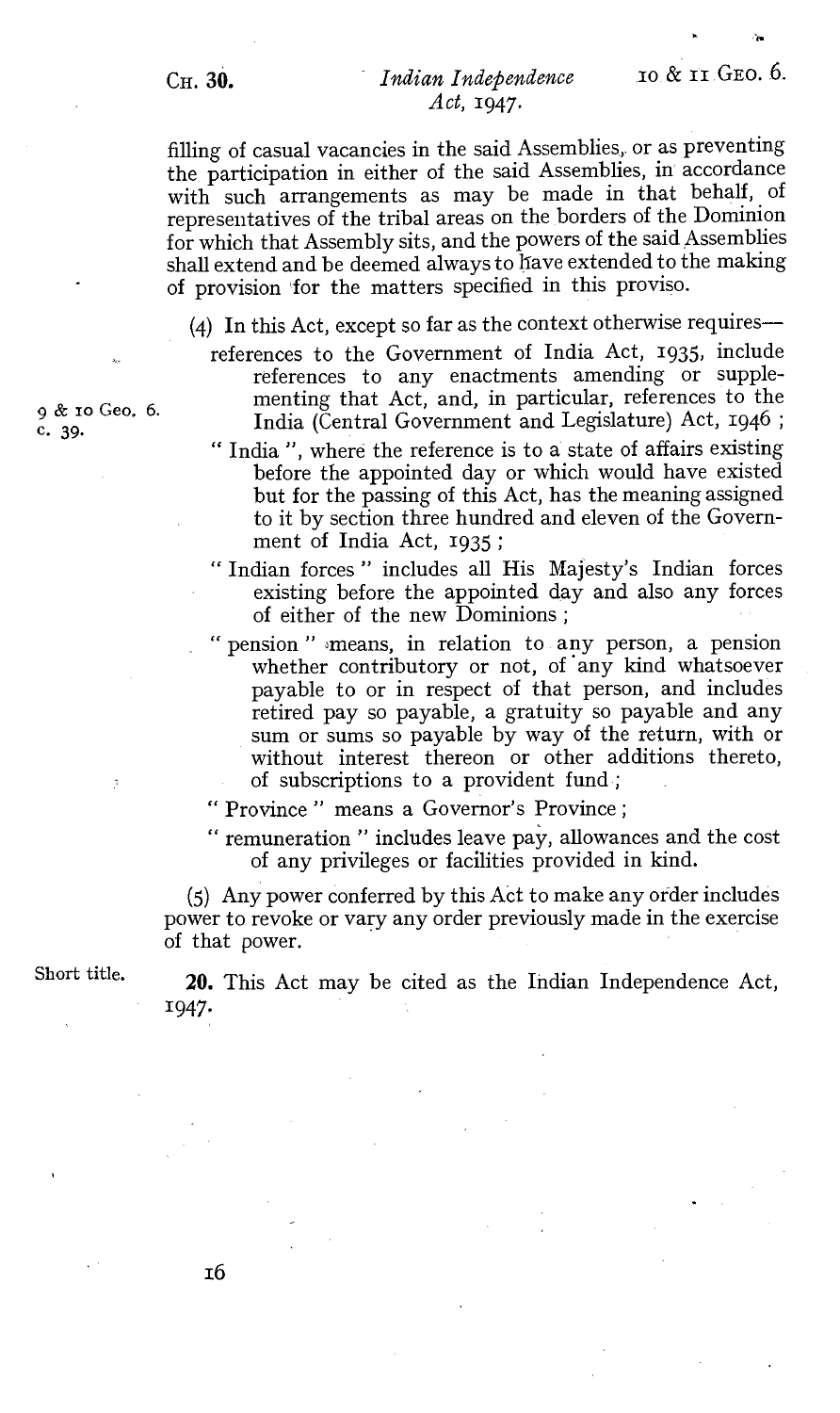## SCHEDULLES.

#### FIRST SCHEDULE. Section 3.

BENGAL DISTRICTS PROVISIONALLY INCLUDED IN THE NEW PROVINCE OF EAST BENGAL.

In the Chittagong Division, the districts of Chittagong, Noakhali and Tippera. In the Dacca Division, the districts of Bakarganj, Dacca, Faridpur

and Mymensingh. In the Presidency Division, the districts of Jessore, Murshidabad and

Nadia.

In the Rajshahi Division, the districts of Bogra, Dinajpur, Malda, Pabna, Rajshahi and Rangpur.

## SECOND SCHEDULE. Section 4.

#### DISTRICTS PROVISIONALLY INCLUDED IN THE NEW PROVINCE OF WEST PUNJAB.

In the Lahore Division, the districts of Gujranwala, Gurdaspur, Lahore, Sheikhupura and Sialkot.

In the Rawalpindi Division, the districts of Attock, Gujrat, Jhelum, Mianwali, Rawalpindi and Shahpur.

In the Multan Division, the districts of Dera Ghazi Khan, Jhang,- Lyalipur, Montgomery, Multan and Muzaffargarh.

#### THIRD SCHEDULE. Section 12.

MODIFICATIONS OF ARMY ACT AND AIR FORCE ACT IN RELATION TO BRITISH FORCES.

#### PART I.

MODIFICATIONS OF ARMY ACT APPLICABLE ALSO TO AIR FORCE ACT.

i. The proviso to section forty-one (which limits the jurisdiction of courts martial) shall not apply to offences committed in either of the new Dominions or in any of the other territories which were included in India before the appointed day.

2. In section forty-three (which relates to complaints), the words " with the approval of the Governor-General of India in Council " shall be omitted.

3. In subsections (8) and (9) of section fifty-four (which, amongst other things, require certain sentences to be confirmed by the Governor-General in Council), the words " India or ", the words " by the

A 4  $17$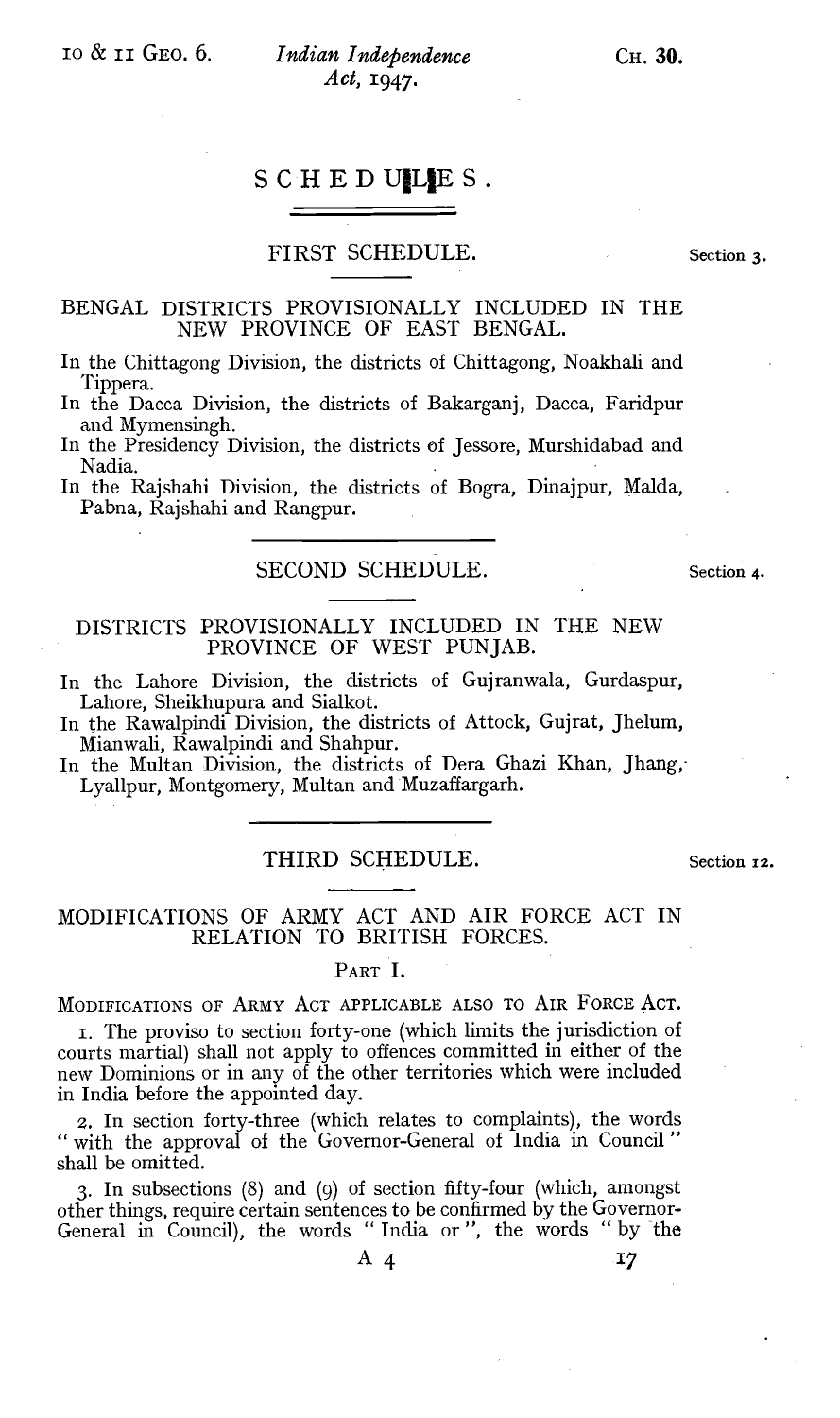# Act,  $1947.$

3RD SCH. Governor-General, or, as the case may be " and the words " in India, -cont. by the Governor-General, or, if he has been tried " shall be omitted.

> 4. In subsection (3) of section seventy-three (which provides for the nomination of officers with power to dispense with courts martial for desertion and fraudulent enlistment) the words " with the approval of the Governor-General " shall be omitted.

> 5. The powers conferred by subsection (5) of section one hundred and thirty (which provides for the removal of insane persons), shall not be exercised except with the consent of the officer commanding the forces in the new Dominions.

> 6. In subsection (2) of section one hundred and thirty-two (which relates to rules regulating service prisons and detention barracks) the words " and in India for the Governor-General " and the words " the Governor-General " shall be omitted except as respects rules made, before the appointed day.

> 7. In the cases specified in subsection (1) of section one hundred and thirty-four, inquests shall be held in all cases in accordance with the provisions of subsection (3) of that section.

8. In section one hundred and thirty-six (which relates to deductions from pay), in subsection (1) the words " India or " and the words " being in the case of India a law of the Indian legislature ", and the whole of subsection (2), shall be omitted.

9. In paragraph (4) of section one hundred and thirty-seven (which relates to penal stoppages from the ordinary pay of officers), the words " or in the case of officers serving in India the Governor-General " the words " India or " and the words " for India or, as the case may be " shall be omitted.

Io.. In paragraph (12) of section, one hundred and seventy-five and paragraph (II) of section one hundred and seventy-six (which apply the Act to certain members of His Majesty's Indian Forces and to certain other persons) the word "India" shall be omitted wherever it occurs.

II. In subsection (I) of section one hundred and eighty (which provides for the punishment of misconduct by civilians in relation to courts martial) the words " India or " shall be omitted wherever they occur.

12. In the provisions of section one hundred and eighty-three relating to the reduction in rank of non-commissioned officers, the words " with the approval of the Governor-General " shall be omitted in both places where they occur.

#### PART II.

#### MODIFICATIONS OF ARMY ACT.

Section 184B (which regulates relations with the Indian Air Force) shall be omitted.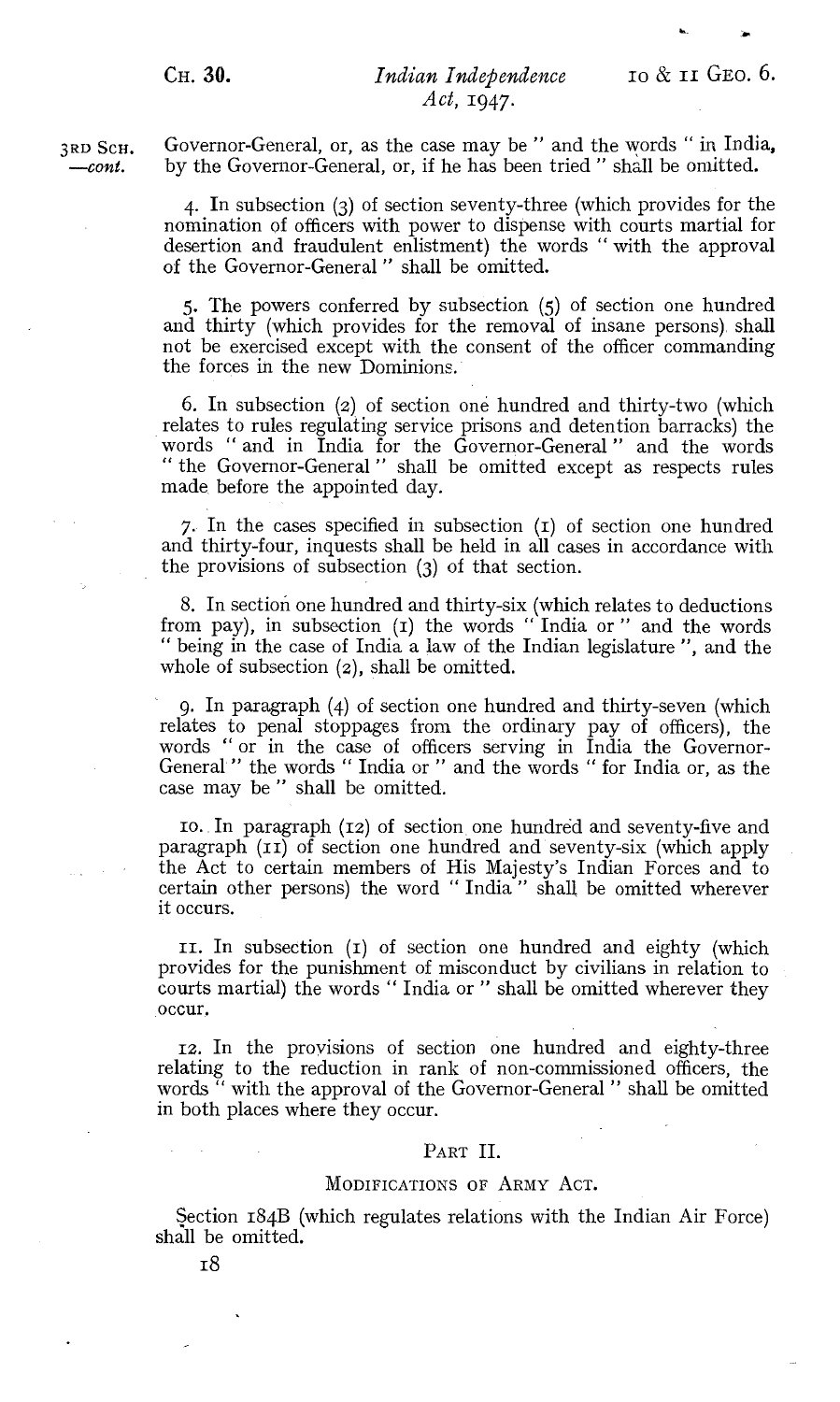.e.

 $\overline{\text{10}}$  &  $\overline{\text{11}}$  GEO. 6. Indian Independence CH. 30. Act, 1947.

### PART III.

#### MODIFICATIONS OF AIR FORCE ACT.

1. In section 179D (which relates to the attachment of officers and airmen to Indian and Burma Air Forces), the words " by the Air Council and the Governor-General of India or, as the case may be," and the words " India or ", wherever those words occur, shall be omitted.

2. In section 184B (which regulates relations with Indian and Burma Air Forces) the words " India or " and the words " by the Air Council and the Governor-General of India or, as the case may be," shall be omitted.

3. Sub-paragraph (e) of paragraph (4) of section one hundred and ninety (which provides that officers of His Majesty's Indian Air Force are to be officers within the meaning of the Act) shall be omitted.

PRINTED BY SIR NORMAN GIBB SCORGIE, C.V.O., C.B.E. Controller of His Majesty's Stationery Office and King's Printer of Acts of Parliament